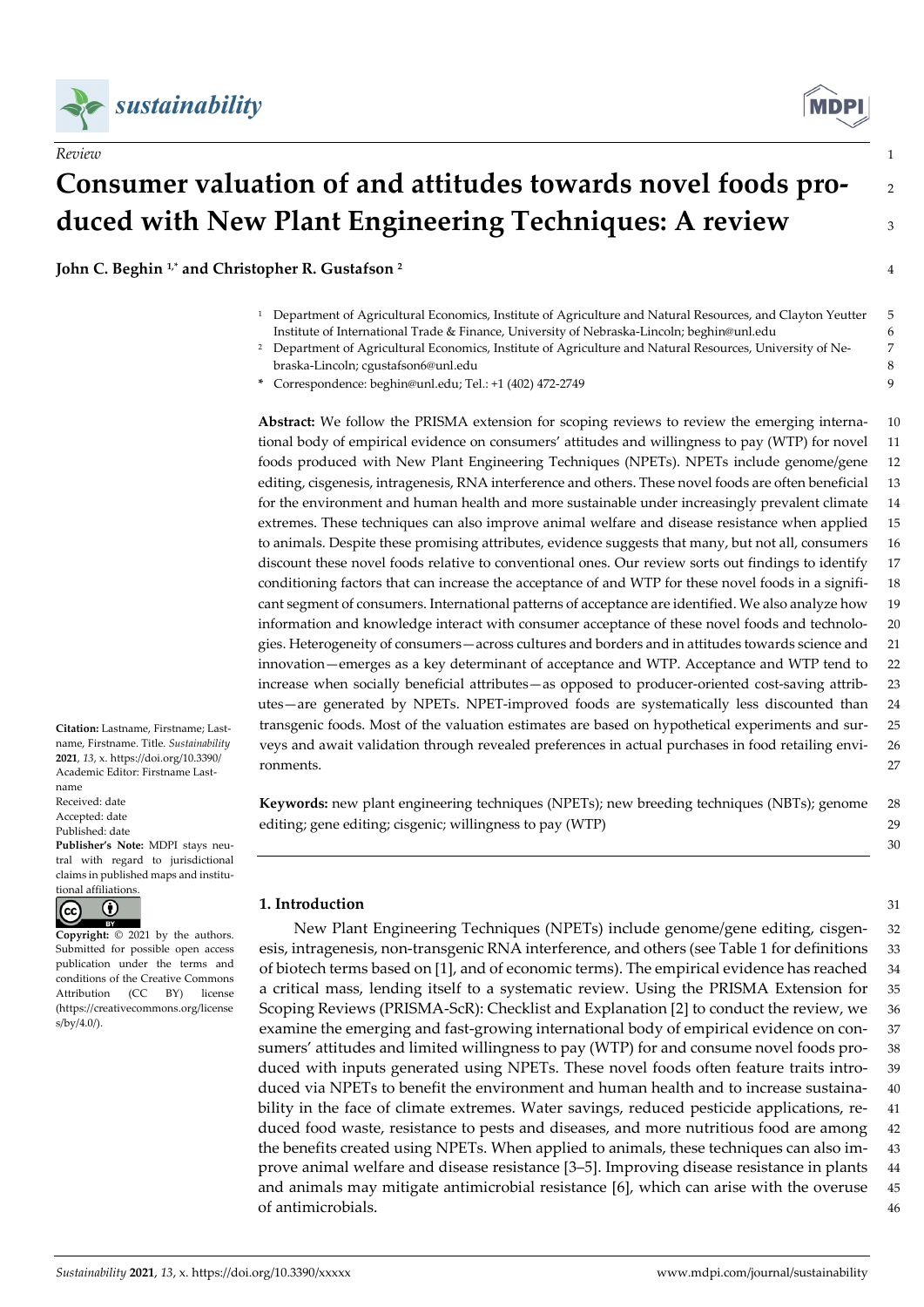| .Term                                  | Abbreviation  | Definition                                                                                                                                                                                                                                                                                                                                                                                                                                                                                                                                   |
|----------------------------------------|---------------|----------------------------------------------------------------------------------------------------------------------------------------------------------------------------------------------------------------------------------------------------------------------------------------------------------------------------------------------------------------------------------------------------------------------------------------------------------------------------------------------------------------------------------------------|
| New Plant<br>Engineering<br>Techniques | <b>NPETs</b>  | Recent biotechnological techniques used to do targeted insertion, deletion and<br>gene replacement, or stable silencing of a gene, in the DNA of a plant. These<br>techniques include RNA interference (RNAi), cisgenesis/intragenesis, and<br>gene editing techniques including zinc finger nucleases (ZFNs), clustered reg-<br>ularly interspaced short palindromic repeats/CRISPR-associated protein 9<br>(CRISPR/Cas9), and Transcription Activator-Like Effector Nucleases (TALEN)<br>to introduce new traits into a host plant genome. |
| New Plant<br>Breeding<br>Techniques    | <b>NPBTs</b>  | See definition of New Plant Engineering Techniques.                                                                                                                                                                                                                                                                                                                                                                                                                                                                                          |
| Genome or<br>Gene Editing              | $\mathsf{GE}$ | A technique that adds, deletes, or modifies precisely and site-specifically genes<br>from the genome of a plant or animal. The additions are from plants or<br>animals with which the original subject can reproduce. The resulting organism<br>could be obtained via conventional breeding, which uses natural hybrids.                                                                                                                                                                                                                     |
| <b>GE Scissors</b><br>Cisgenic         |               | Methods to edit genes including CRISPR/Cas9, TALEN, and ZFN<br>Introduction of a gene that belongs to the same species or a crossable species.<br>Cisgenic introduction includes the gene cassette with its regulatory sequences<br>integrated in the host organism and is indistinguishable from mutation<br>obtained with conventional breeding.                                                                                                                                                                                           |
| Ingenic<br>Intragenic                  |               | See definition of Cisgenic.<br>Similar to cisgenic, but the gene coding sequence is regulated by promoters<br>and terminators of different genes from the same or crossable gene pool. Intra-<br>genic organisms cannot be obtained by conventional breeding techniques alt-<br>hough they do not contain transgenic material.                                                                                                                                                                                                               |
| <b>RNA</b><br>Interference             | <b>RNAi</b>   | A technique used to regulate or silence the transcription of a specific native<br>gene in the host organism. Here we restrict RNAi to non-transgenic modifica-<br>tions. Organisms obtained through RNAi cannot be obtained by conventional<br>breeding.                                                                                                                                                                                                                                                                                     |
| Genetically<br>modified<br>organism    | <b>GMO</b>    | Plants/crops with DNA modified using genetic material from an unrelated<br>species to confer some benefits (increased resistance to pests, or nutrition).                                                                                                                                                                                                                                                                                                                                                                                    |
| Transgenic<br>Willingness to<br>pay    | <b>WTP</b>    | Introduction of genetic material from an unrelated (non-crossable) species.<br>The maximum amount of money a consumer is willing to pay to acquire a<br>product or product attribute.                                                                                                                                                                                                                                                                                                                                                        |
| Discount                               |               | The difference in valuation (WTP) for a lower-valued good relative to a more<br>highly valued good resulting from differences in consumers' preferences for<br>attributes of the products; in these studies discounts are frequently found for<br>foods generated using biotechnology relative to a close substitute obtained<br>through conventional breeding.                                                                                                                                                                              |
| Premium<br>Willingness<br>to           |               | The difference in valuation (WTP) for a more highly valued good relative to a<br>lower-valued good resulting from differences in consumers' preferences for at-<br>tributes of the products.<br>An attitudinal dichotomous variable (yes/no) expressing the willingness to                                                                                                                                                                                                                                                                   |
| eat or consume                         |               | consume or eat a given food item. This willingness to eat can be conditioned                                                                                                                                                                                                                                                                                                                                                                                                                                                                 |

**Table 1**. Definitions of biotechnological and economic terms. 47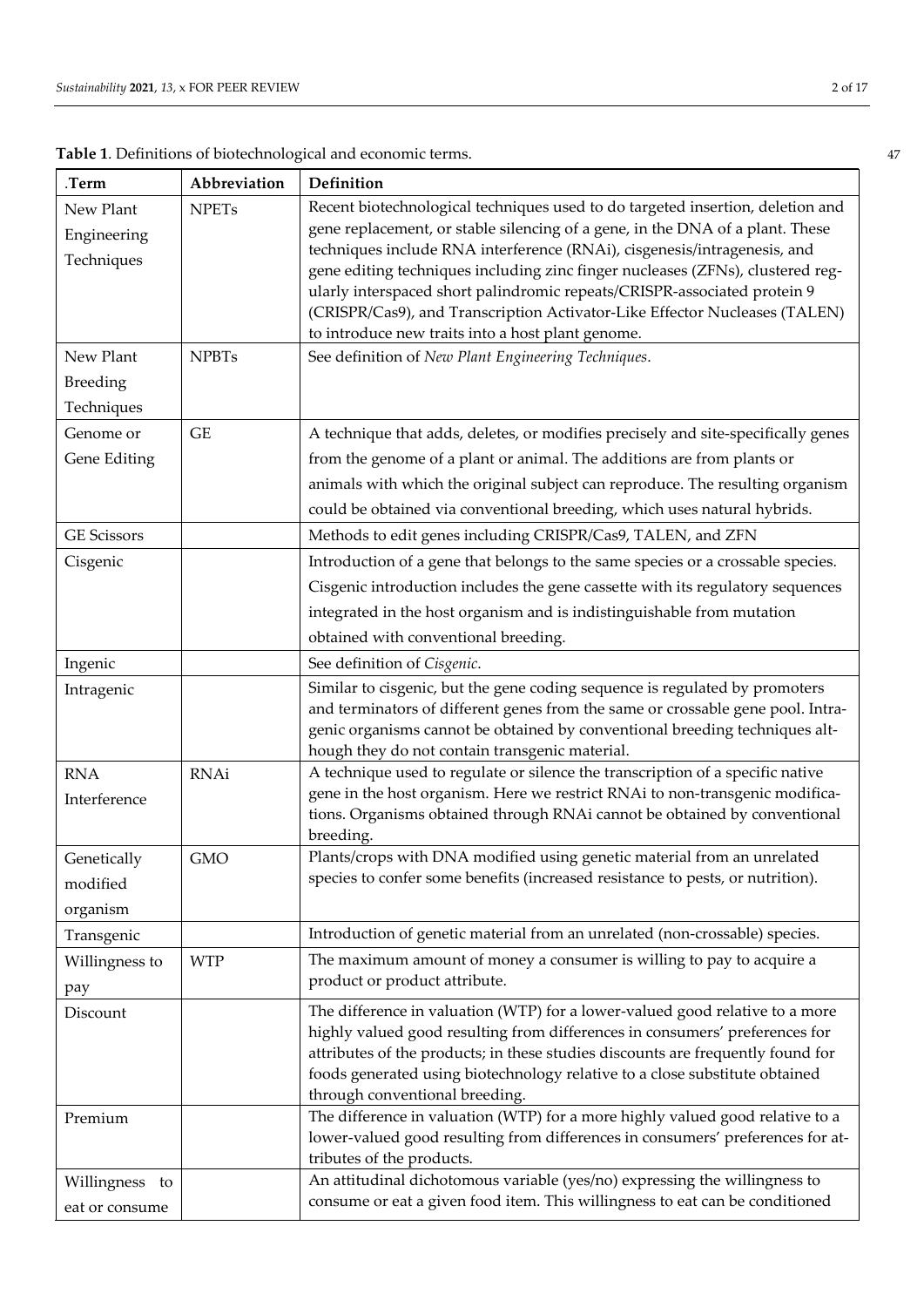|                      | on a reference price or range of prices. It measures the (un)favorable attitude<br>of a consumer toward a food.                                                                                                                                                                                                                                        |
|----------------------|--------------------------------------------------------------------------------------------------------------------------------------------------------------------------------------------------------------------------------------------------------------------------------------------------------------------------------------------------------|
| Hypothetical<br>bias | A phenomenon in which consumers' WTP for a product differs depending on<br>whether the consumers are making a real—that is, binding—or hypothetical<br>choice. This bias can be mitigated in experiments by providing a "cheap talk"<br>script asking subjects to think as if they were in a shopping environment as<br>well as through other methods. |

Despite the benefits that NPETs confer, public (e.g., governmental) and private (in- 48 dividual) opposition to these technologies may limit their development by disincentiviz- 49 ing researchers and firms from investing in them [7]. NPETs have had little commercial 50 prevalence so far for two main reasons [8–10]. NPETs are new and unfamiliar to con- 51 sumers relative to other breeding techniques and the regulatory process is ill-defined  $52$ and shifting in many countries [11]. Particularly relevant in the context of our review, 53 existing studies suggest that consumers discount these novel foods relative to conven- 54 tional foods on average [12]. Our objective is to parse the findings in the extant literature 55 on NPETs to identify conditioning factors that can influence and increase the acceptance 56 of these novel foods in a significant segment of consumers. We also examine interna- 57 tional patterns of acceptance. NPETs, like genetically modified organisms (GMOs) 58 twenty years ago, offer the potential to efficiently introduce desirable traits into organ- 59 isms but also appear to face issues of consumer distrust, leading to decreased valuation 60 of the new technology despite its potential to improve sustainable agricultural practices 61 [13,14]. Issues related to distrust—including labelling, scientific knowledge, risk percep- 62 tion, and perception of naturalness—are present with NPETs, just as they were with 63 GMOs [15,16]. Our investigation points out the key differences in perceptions and WTP 64 for NPET-based foods relative to GMO-based foods and conventional and/or organic 65 substitutes. We also identify conditioning determinants of WTP, namely the tangible 66 benefits consumers are interested in and those they discount. 67

As private firms and associated supply chains are increasingly focused on improv- 68 ing their sustainability and social engagement with environment, sustainability and gov- 69 ernance (so-called "ESG") criteria [17], it is critically important to understand consumer 70 behavior towards biotechnology and new foods relying on NPETs. These new foods 71 could be misperceived and rejected even though these new biotechnologies hold much 72 promise to improve the sustainability of food supply chains and foster better health out- 73 comes for consumers and the environment. 74

In most studies reviewed, the average consumer discounts these NPET-based novel 75 foods relative to conventional ones, although the discount is not as pronounced as for 76 transgenic (GMO) foods, when comparative results are available [18,19] (see section 3.3 77 for further references). The limited familiarity with NPETs, questions about their natu- 78 ralness, and attitudes toward food innovations are also major reasons why consumers 79 discount NPET-based products relative to conventional versions [19–22]. However, con- 80 sumers are heterogeneous in their preferences and valuations, as documented by many 81 studies. Heterogeneity of consumers within and across cultures and borders, heteroge- 82 neity in attitudes towards science and innovation and in risk perceptions—which are 83 related to objective knowledge about biotechnology [23]—emerge as key determinants 84 of acceptance and WTP. Acceptance and WTP are higher when consumers perceive the 85 attributes generated by NPETs as beneficial. Tangible benefits include improvements in 86 nutritional value or taste and more sustainable processes such as reduced pesticide or 87 water use. Superficial improvements such as color or shape changes are discounted [16]. 88

Most of the valuation elicitations are based on hypothetical experiments and sur-<br>89 veys in standard research setups (e.g., lab experiments, online surveys), in large part 90 because few NPET-based novel foods have been commercialized due to regulatory ap- 91 proval processes and difficulty penetrating markets. The few exceptions are GE soy oil 92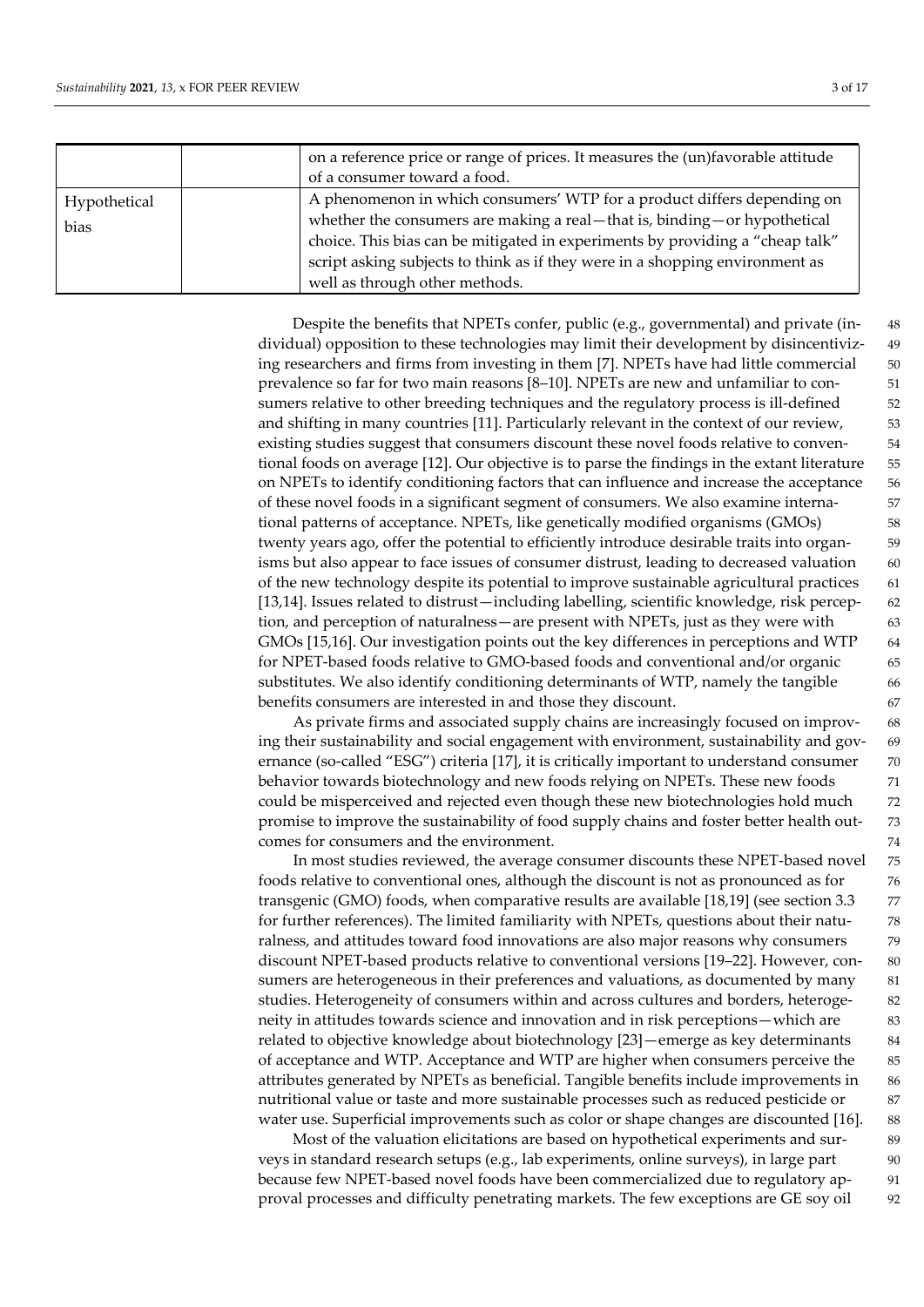with high oleic acid, which has been commercialized since 2019, GE herbicide resistant 93 canola grown in Montana, and RNAi apples [24]. Additionally, GE enhanced tomatoes 94 were commercialized in Japan in 2021 [25]. The hypothetical valuations reported in the 95 research studies await validation through revealed preferences in actual purchases in the 96 food retailing environments when these novel foods become widely available. 97

## **2. Materials and Methods** 98

The article relies on a systematic review of the emerging literature on NPETs, specif-<br>99 ically focusing on consumers' attitudes and willingness to pay for NPET-based food. We 100 followed principles for conducting scoping reviews documented in the PRISMA-ScR [2] 101 and guidance for Cochrane reviews [26]. We first defined the objective of the review—to  $102$ review the literature on consumers' attitudes and willingness to pay for NPET-based 103 foods and their conditioning factors. Defining the review objective guided the choice of 104 search terms to be used to identify candidate articles. We undertook a systemic search for 105 available articles written in the English language, published or not, using Google Scholar 106 searches with the following keywords as shown in Figure 1. 107

**Figure 1. Literature search sequence with keywords used in Google Scholar (September 26, 2021)**



**Level 3. Reading of abstracts with exclusions of studies without data analysis, looking at consumer movement (groups), farmers, producers, and GMO investigations alone.**

59 articles finally selected for full analysis, and tabulation.

Note: Additional searches with "new plant breeding technique" and "new plant engineering technique" were overly restrictive and so were searches within titles ("allinttle" option).

108

NPET terms included gene/genome editing, cisgenic, intragenic, ingenic, RNAi, and 109 CRISPR. We searched for articles that included these terms and at least one of the follow- 110 ing terms: consumer acceptance (or attitudes), or consumers' willingness to pay, to pur- 111 chase, to eat, or to consume the product. This search yielded 550 unique candidates which 112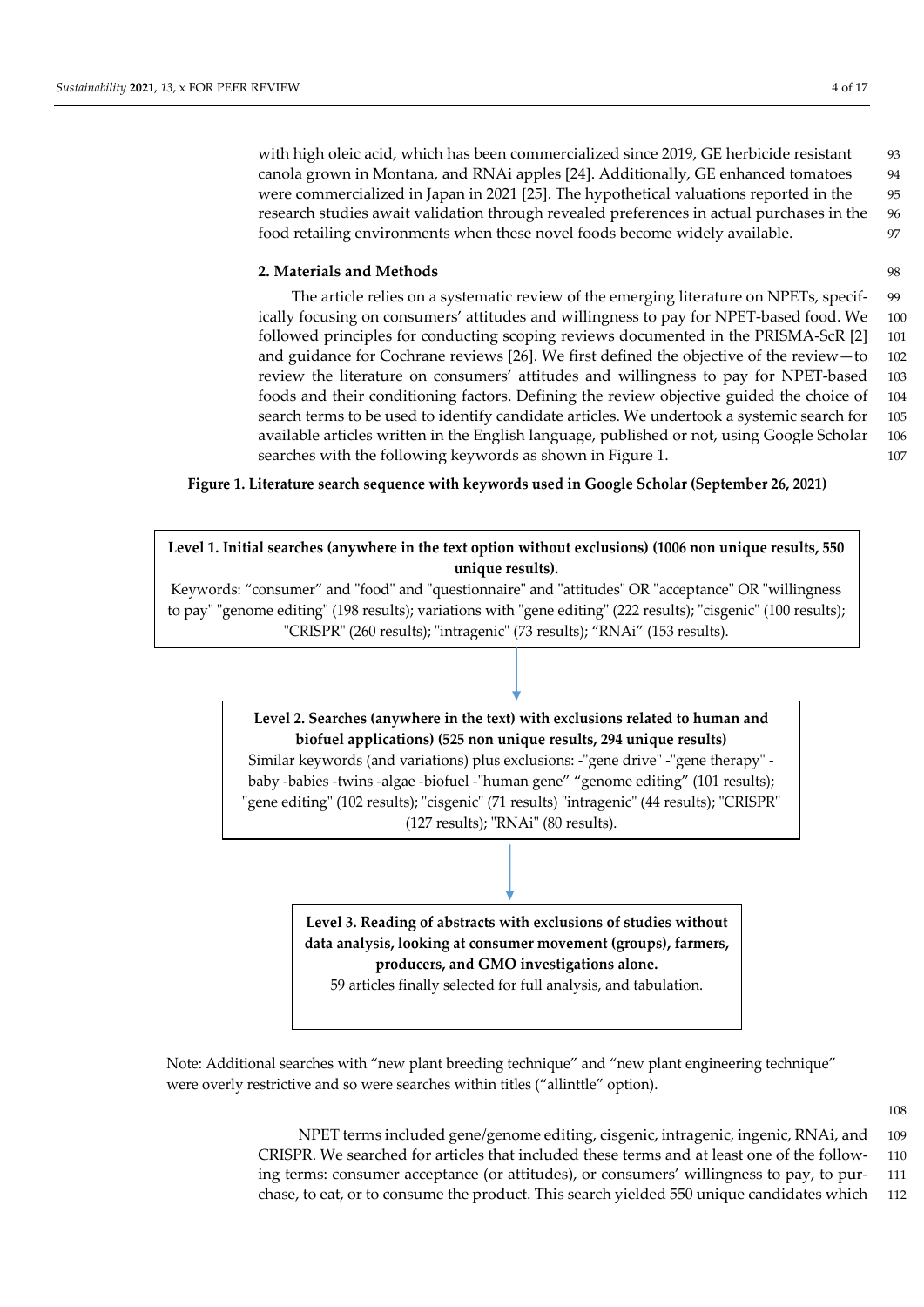was narrowed down to 294 unique results, using exclusion of terms related to human 113 therapy and biofuel applications (see level 2 in Figure 1). We then read the article abstracts 114 and further excluded articles with no data analysis, and those not examining consumers, 115 and those only covering GMOs (see Level 3 in Figure 1). This yielded 59 useable studies. 116 During the reading of these articles, we double-checked their references to see if we 117 missed any relevant articles in our searches. In the 59 useable studies, one was a meta- 118 analysis (not generating any new data but formalizing the data process) and 58 provided 119 analysis using original data collected for their respective investigations. Several investi- 120 gations on consumer behavior and NPETs yielded more than a single article. Additionally, 121 a number of investigations were international in nature and yielded WTP estimates for 122 multiple populations. Among the 59 publications, 44 (75%) had gone through a formal 123 journal refereeing process in a journal. 124

We tabulated the 59 studies in searchable spreadsheet format (see supplemental excel 125 folder) to catalogue the following characteristics: the name of the authors, year of appear- 126 ance; the full reference; the topic (attitude/acceptance, WTP, framing effects, etc.); the or- 127 ganisms or products; what was estimated (WTP, attitude or acceptance); comparative 128 study of more than one technology; traits covered by the innovations; methodology/ap- 129 proach (choice experiment, auction, survey, statistical methods, qualitative, etc.); the sam- 130 ple size; estimated values/key results; technologies covered (GMO, GE gene/genome ed- 131 iting, other NPETs/NBTs (cisgenic, intragenic, ingenic), conventional/hybrids, and or- 132 ganic); country(ies); population sampled; additional remarks; addressing heterogeneity of 133 consumers; and refereed article status. A subset of key attributes is presented in Appendix 134 Table 1. Then, we used descriptive statistics (counts and frequencies) to characterize the 135 key attributes of these studies. We evaluated the estimated results and findings in a qual- 136 itative way to obtain stylized facts (common patterns across studies) on discounts and 137 premia in WTP, and treatment effects influencing the acceptance of and attitudes toward 138 NPETs. We could not undertake a formal meta-analysis of WTP estimates because of the 139 limited number of estimates and the difficulty of normalizing them for comparability 140 (marginal utility for some additional attribute, WTP for the complete bundle of attributes, 141 premium or discount in percent and some in monetary units). Hence, formal comparabil- 142 ity using a common metric (relative discount or premium) and its distribution among sub- 143 jects was not possible. While falling short of undertaking a formal meta-analysis, we fol- 144 low the PRISMA-ScR format. 145

## **3. Key Findings and Results** 146

## *3.1. The studies* 147

Studies examining attitudes and WTP for NPET-based foods have increased mark- 148 edly in recent years. Through 2010, 3 studies were identified, while we found 5 between 149 2011 and 2013, 4 between 2014 and 2016, 28 between 2017 and 2019, and 19 from 2020 150 through September 2021. Most of the studies have been published in refereed journals or 151 are book chapters; a few are publications by official agencies such as the European Food 152 Safety Authority, and the Norwegian Biotechnology Advisory Board, or graduate theses. 153

Among the 59 identified studies investigating consumer attitudes/behavior with re- 154 spect to NPETs, 37 focused on genome/gene editing, while 24 examined other NPETs (17 155 cisgenic/ingenic; three intragenic; four RNAi) covering the period 2004-2021. The earliest 156 investigations predominantly focused on goods generated with cisgenic or intragenic 157 modifications relative to standard (transgenic) GMO substitutes [18,27–29]. The more re- 158 cent papers focus on GE, RNAi, and other newly developed NPETs. Among these 59 stud- 159 ies, 43 address consumer attitudes and acceptance and willingness to eat or consume; 31 160 studies provide WTP or willingness to purchase information. These two sets of studies 161 include a number of comparative, multiple-country studies, and all WTP studies include 162 some version of variables that capture attitudinal information of participants in their sur- 163 veys. The contract of the contract of the contract of the contract of the contract of the contract of the contract of the contract of the contract of the contract of the contract of the contract of the contract of the cont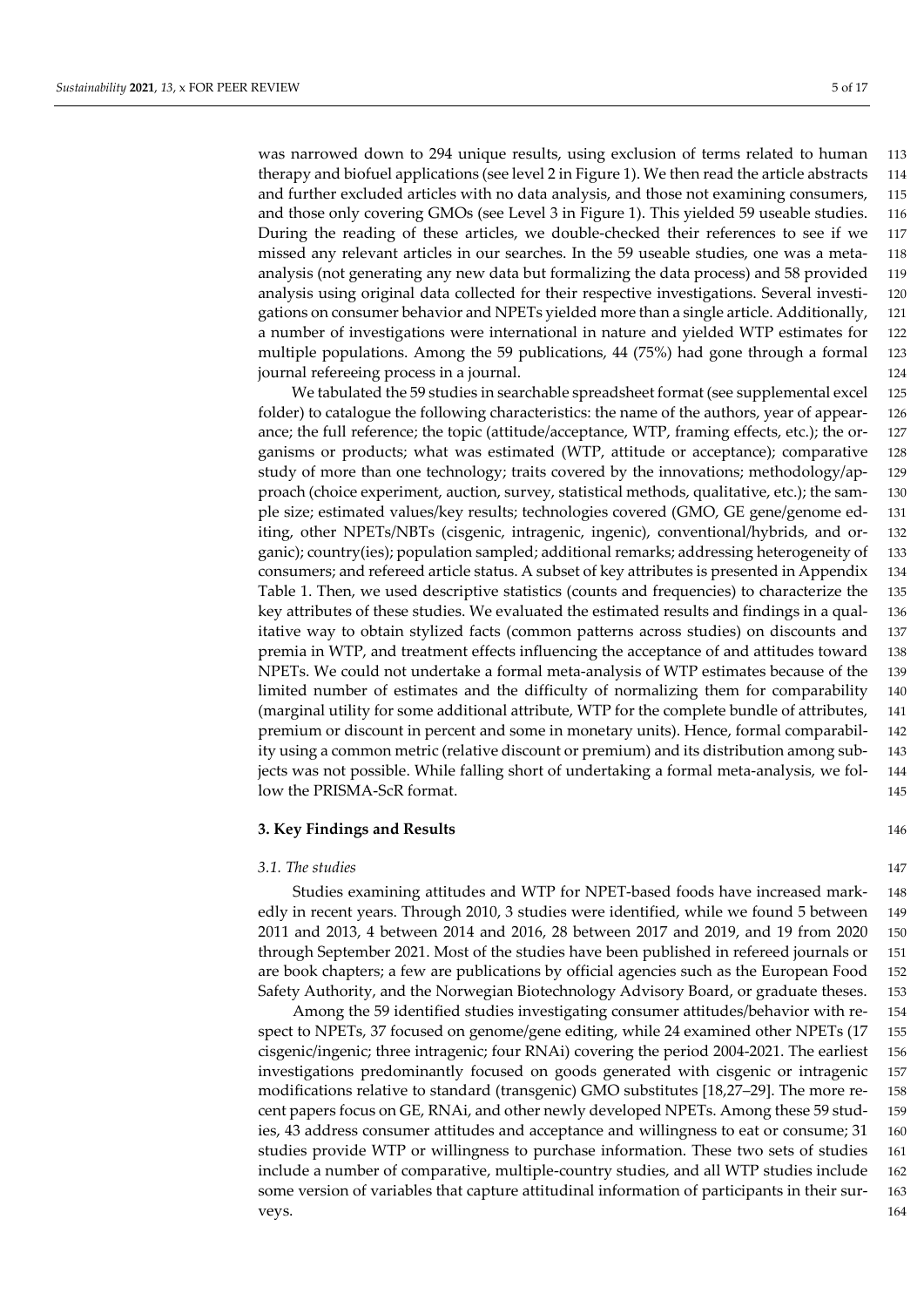The studies cover a wide range of countries, though coverage is predominantly fo- 165 cused on two regions. European countries (32 studies) and North America (USA and Can- 166 ada) (22 studies) have received the most attention, while the number of studies examining 167 consumer attitudes/valuation in Asia (11), Latin America and the Caribbean (4), and Af- 168 rica (2) are limited. Information about the specific country or region for which data were 169 collected in the studies we survey is included in Appendix Table 1. Although the majority 170 of the investigations use experiments and questionnaires that involve participants making 171 choices, several of the studies are framed in terms of consumers' perceptions and attitudes 172 regarding NPETs, and associated perceived risks and benefits, without asking partici- 173 pants to make explicit choices. Further, 45 investigations involve comparative analysis of 174 technologies—a combination of conventional, GMO, and/or organic versus NPETs. 175 Among these comparative studies, 34 cover conventional technologies/hybrids, 38 involve 176 GMO, and 12 deal with organic goods. Organic foods are not NPETs but are often com- 177 pared to NPETs in surveys, because of their sustainable and nutritious attributes (e.g., 178 reduced pesticide use and residues). 179

Most investigations and experiments involve hypothetical or fictitious choices, since 180 very few NPET-based goods have been commercialized with the exceptions of GE soy- 181 bean and GE canola oil, and RNAi apples [24]. Even those products that have been com- 182 mercialized are not widely available and, due to regulatory issues, have not been ap- 183 proved for production/commercialization in many countries or regions, such as the EU 184 [7]. Two articles that used real—rather than hypothetical—choices elicited data on WTP 185 through an experimental auction with real food products [18,29]. However, even though 186 real transactions occurred, the goods sold in the auction were not actually produced using 187 NPETs; rather, purchasers were given a conventional version of the product. Another set 188 of studies attempts to incorporate non-hypothetical data by combining store scanner data 189 and NPET survey data for the same subjects in an effort to condition the responses to the 190 survey with scanner data (the revealed preferences of shoppers through their purchases 191 of organic milk and rye bread) [30,31]. 192

#### *3.2. Methods to elicit attitudes and WTP* 193

Many of the articles - 33 out of 59 - estimate valuation of NPETs. The novelty of 194 NPETs means that, unless researchers trade out NPET-based products for conventional 195 products at the end of the experiment (after presenting choices as real) [18], most studies 196 are by necessity hypothetical. While there are widespread concerns about biased valua- 197 tion estimates resulting from hypothetical decisions, hypothetical choices—and conse- 198 quences of hypothetical studies, such as hypothetical bias—have been widely studied [32]. 199 Researchers have developed methods to reduce overestimates of valuation stemming 200 from the hypothetical nature of these choices, including the use of cheap talk scripts— 201 which remind participants to think about budget constraints or other demands on their 202 money, certainty follow-ups that ask how sure the respondents are about their decision, 203 and honesty priming tasks, as well as valuation calibration techniques, among others [32– 204 34]. While hypothetical bias has been widely documented, multiple studies in consumer 205 choice settings have noted that the bias affects the WTP level—that is, the total amount 206 the consumer is willing to pay for the good—but not marginal WTP for attributes [35,36]. 207

The three main approaches used to elicit data for WTP estimation in these studies 208 are choice experiments, multiple price lists (MPLs), and experimental auctions. While each 209 of these techniques is designed to estimate valuation of products or product attributes, 210 the approach used by each method—as well as situations in which each method is most 211 beneficial—differs. Research suggests that these three methods provide comparable esti- 212 mates of valuation in non-hypothetical settings, though the experimental auction ap- 213 proach may yield more conservative estimates of WTP than choice experiments and MPLs 214 [37]. 215

In choice experiments, respondents view choice sets that contain a few product alter- 216 natives (typically two) along with an option to indicate they would not purchase either 217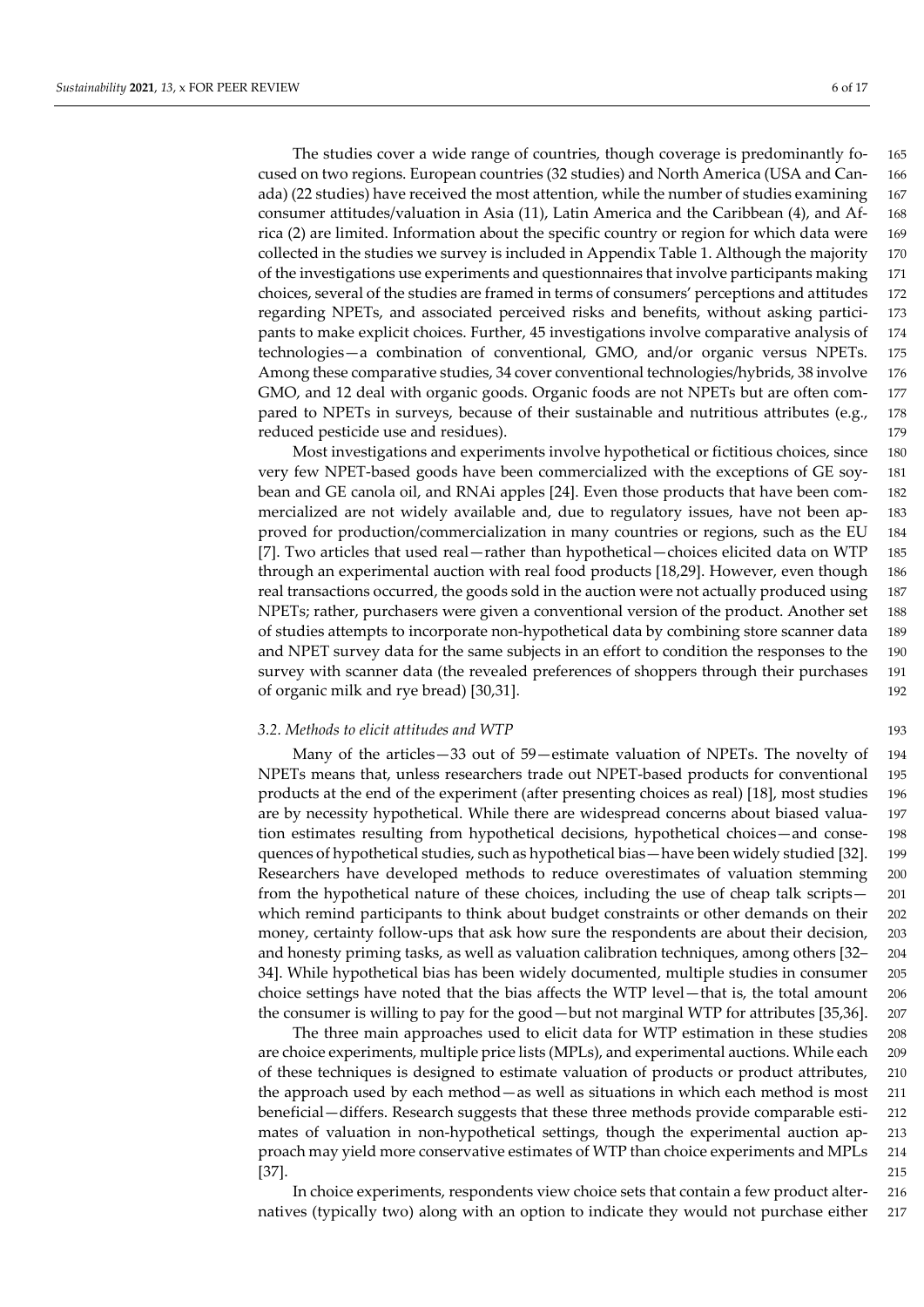option, yielding binary data on choices. Researchers vary prices and product attribute lev- 218 els to estimate valuation of attributes. Choice experiment investigations of WTP rely on a 219 Random Utility Model (RUM) and some form of binary (logit or probit) regression model 220 with various degrees of sophistication to address latent variables and estimate preference 221 heterogeneity or deal with other statistical challenges like zero willingness-to-pay for boy- 222 cott/protest consumers and data censoring. Choice experiments are well suited for situa- 223 tions in which the researchers wish to vary and evaluate multiple attributes of the prod- 224 ucts. The choice experiment is the most widely used WTP elicitation technique in studies 225 of NPET valuation [12,19–21,24,30,31,38–50]. 226

MPL-based studies present a list of prices for two products (at a time) to respondents. 227 One of the products' prices incrementally changes in each row of the list. In each row, the 228 respondent makes a choice between each product. The approach documents when the 229 respondent switches from one product to the other or to none. These studies frequently 230 use interval regression to analyze the data derived from MPL elicitation techniques. The 231 MPL is the second most commonly used experimental approach to elicit data on valuation 232 for NPETs [51–56]. 233

Third, experimental auction approaches directly elicit WTP measures by having par- 234 ticipants bid directly on food products with varying attributes. These WTP measures can 235 then be used in simple statistical tests (such as t-tests to evaluate whether, say, WTP values 236 elicited under two conditions significantly differ) or in linear regression models, depend- 237 ing on the design of the research. Experimental auction studies are typically used when 238 there is a single focal attribute (or condition) that researchers wish to estimate WTP for. 239 Auctions are also most appropriate for use when participants can make real purchases of 240 products due to greater threat of hypothetical biases [32]. In the context of NPETs, these 241 studies evaluate differences in WTP between conventional and modified product variants. 242 As noted previously, the lack of commercialized NPET-based products limits the use of 243 methods that rely on non-hypothetical choices; few studies on consumer valuation of 244 NPETs have used experimental auctions [18,29]. 245

A few studies complemented quantitative methods to understanding consumer per- 246 ceptions with qualitative approaches. Qualitative studies (or components of studies) in- 247 cluded interacting with small numbers of participants in focus groups [16] and face-to- 248 face interviews [16,57], as well as eliciting open-ended responses to questions from large 249 numbers of participants in online surveys [58,59]. This qualitative research identified 250 themes related to consumer attitudes towards NPETs, including concerns about risks of 251 the use of these novel technologies for human and environmental health, perceptions of 252 unnaturalness of the NPET-derived organisms, distrust in firms' use of NPETs to modify 253 organisms, and misperceptions about the food production system (e.g., concerns that 254 modifying dairy cattle to eliminate horns would prevent them from fighting off predators) 255 [16,57–59]. 256

Finally, a couple of studies use Twitter data and machine learning to assess (un)fa- 257 vorable opinions about genome editing [60,61]. These data are generated in a noisy and 258 spontaneous environment and it may be difficult to account for key factors influencing 259 the tweets and their intensity. It is however a novel way to study the attitudes of the gen- 260 eral public—and potential consumers—towards NPETs. 261

#### *3.3. Findings on consumer behavior* 262

The first key—and robust—finding is that consumers on average discount food 263 goods generated using NPETs relative to foods produced using traditional breeding tech- 264 niques [12,19–21,30,31,40–42,45,46,48–56]. All studies that compare valuation of conven- 265 tionally bred food products with NPET-produced food products reflect this discounting 266 of NPET-based goods relative to conventional goods (or NPET-based attributes relative 267 to similar attributes generated from conventional breeding techniques), when averaging 268 over all subjects participating in the research. However, the use of NPETs to provide 269 novel, beneficial attributes that are absent in the conventionally produced item can lead 270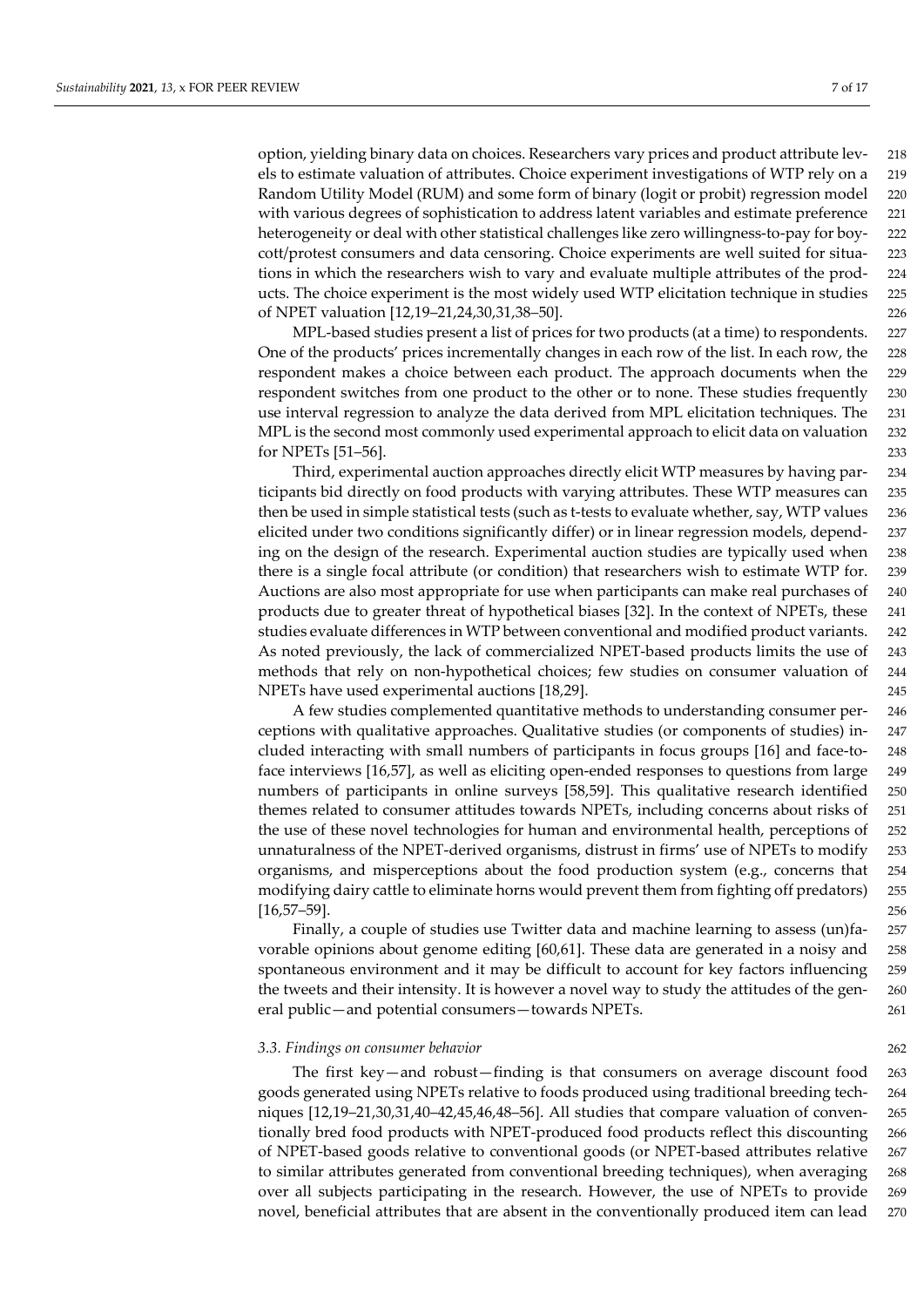to higher valuation of NPET-derived products than conventional products [18,29]. A sec- 271 ond finding is that NPET-based innovations and goods tend to be valued more highly 272 than their GMO counterparts [19,20,30,31,38,41,45–47,51,52,54,56,62]. This is particularly 273 true when NPETs embody improvements beneficial to the environment or human and 274 animal health. While the majority of studies that compare consumer valuation of NPETs 275 to GMOs find higher WTP for NPETs, there are, however, a few particular situations in 276 which consumers do not differentiate WTP between NPETs and GMOs [24] or even re- 277 quire lower discounts for GMOs than for NPETs [20] because of limited knowledge of 278 NPETs. 279

Another important result common to many investigations is that there exists multi- 280 dimensional heterogeneity among consumers with respect to their acceptance of and WTP 281 for NPETs. Forty-three investigations find some form of heterogeneity, either by identify- 282 ing a segment of consumers who heavily discount the novel foods or are not willing to 283 consume or purchase them at any price; or through statistically significant standard devi- 284 ations of estimated parameters capturing the range of WTPs in the sampled population. 285 Consumers show heterogeneous levels of knowledge about NPETs, have various atti- 286 tudes towards food innovations and technology, have variable ethical concerns about nat- 287 uralness of NPET-based foods, and have varying concerns about the risk presented by the 288 use of NPETs for health and the environment. These multiple aspects influence the will- 289 ingness to consume and WTP for NPET-based novel foods, including products that fea- 290 ture improved attributes with clear, tangible benefits to the consumer or society. This also 291 means that there is a market segment for these novel foods when they offer additional 292 health, taste or environmental benefits, appealing to consumers who are open to food in- 293 novations [19,43,49]. 294

An important source of heterogeneity seems to arise from consumers' country of res- 295 idence, which may reflect varying regulatory approaches or cultural values [11]. For in- 296 stance, trust in the regulatory bodies of one's home country is associated with positive 297 attitudes towards approved technologies [16]. All but one study find marked differences 298 in WTP or willingness to consume among countries. The exception (Ferrari et al. [3]) com- 299 pares young consumers in Belgium and the Netherlands, neighboring countries with sim- 300 ilar cultures, who are "millennials" or members of Generation Z, which may be more ac- 301 cepting of the use of NPET technology than older generations [53]. The range of concerns 302 and attitudes gets amplified with geographic and cultural distance, which reflects find- 303 ings from the literature on GMO-based agriculture and food [63,64]. In particular, the di- 304 vide between the European continent and North America is as striking as it was for GMO- 305 based foods. For example, French consumers have lower acceptance and/or WTP for 306 NPET-based foods than U.S. and Canadian consumers do (see, for instance, Lusk and 307 Rozan [28] on vegetables; Marette et al. [19,43] for apples; Narh et al. [65] on rice; and 308 Shew et al. [51] on acceptance of CRISPR rice). Intriguingly, residents of Quebec hold more 309 negative views of NPETs than residents of other Canadian provinces [66], suggesting that 310 culture is important. In addition, in many WTP studies based on discrete choices, the 311 standard deviations of most relevant parameters are significant, indicating that the valu- 312 ation of attributes is heterogeneous. Within Europe, perceived risks and concerns about 313 NPET-derived foods are much lower than they were for transgenic food but they remain 314 highly heterogeneous across countries [67–71]. 315

The heterogeneity of acceptance and valuation of NPET-derived foods extends to the 316 type of food item and the level of processing [72], which is reminiscent of findings for 317 GMO-based food [63,64]. The lowest levels of acceptance are for meat and milk [73,74]. 318 The relative WTP for NPET-derived fresh tomato and spinach is higher than the WTP in 319 processed form (pasta sauce, frozen spinach). The opposite is true for bacon and pork 320 produced using NPETs. WTP for NPET-derived bacon—a more highly processed prod- 321 uct—is higher than the WTP for pork [20]. 322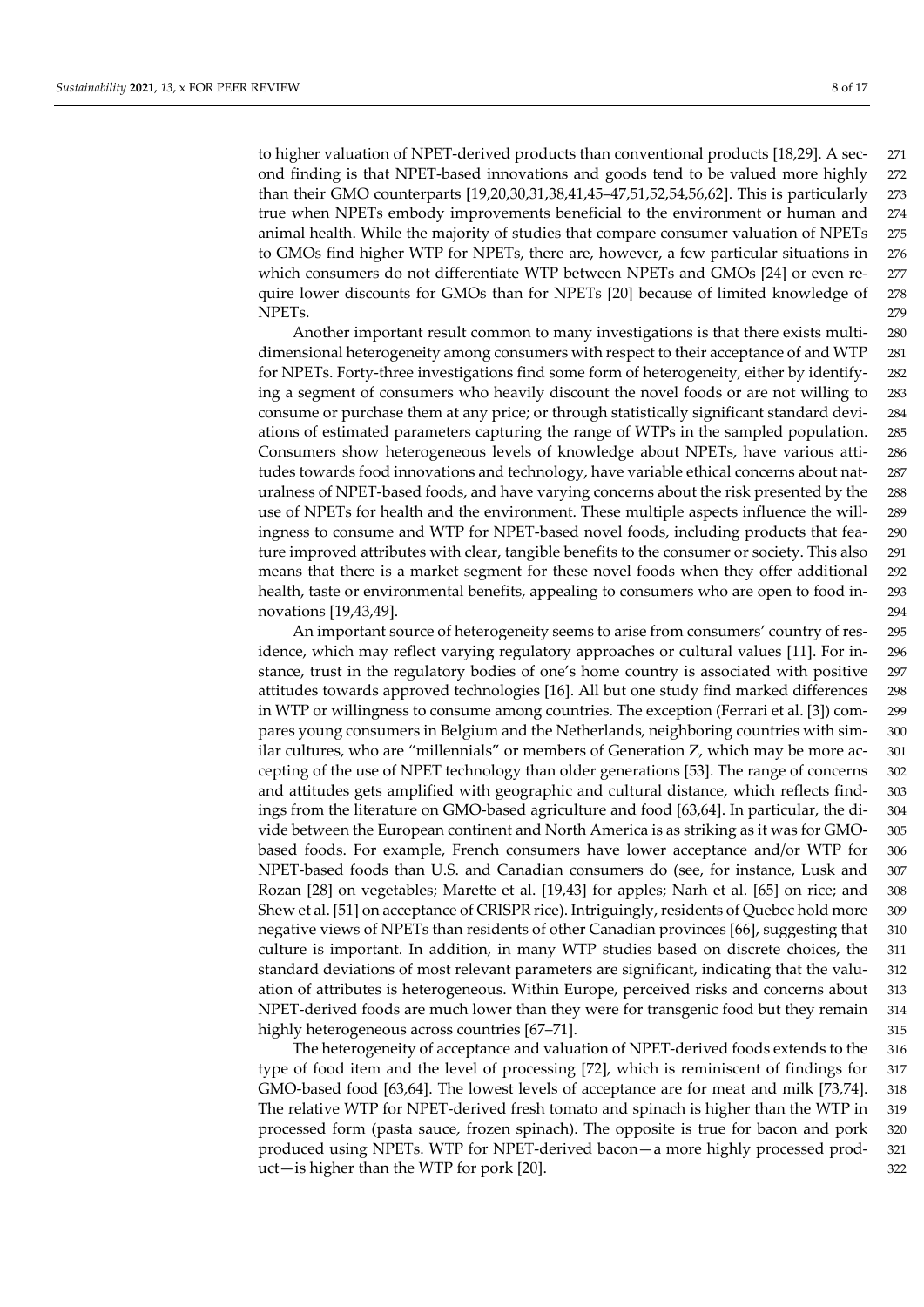WTP for NPET-derived foods increases with tangible improvements such as tastier 323 grapes [41,49], improved health benefits [29,38,75], environmental benefits (reduced pes- 324 ticides, water use) [31,55,76], or improved animal welfare [42,77]. Marginal improvements 325 such as color of grapes or benefits accruing to farmers (more muscle mass on animals) 326 tend to be discounted in NPET valuation experiments [16]. However, the premium over 327 conventional substitutes lacking the tangible improvements is limited in all these experi- 328 ments. Unless some superlative attribute is added, the improvements brought about by 329 NPETs are likely to result in incremental increases in WTP rather than drastic changes 330 yielding higher valuations for NPET-derived products. 331

Knowledge—in various forms—also appears to be an important factor in consumer 332 response to NPETs. Higher levels of knowledge about science and technology promote 333 acceptance/WTP for the use of NPETs and NPET-derived products [3,16,66,74,78]. Greater 334 knowledge about the product being modified—specifically, in this case, wines—also pro- 335 motes greater WTP for NPET-based products [53]. Interestingly, basic familiarity with 336 products that contain modified ingredients may also promote positive attitudes. A study 337 of attitudes towards GMOs in the US found that residents of Vermont—which imple- 338 mented the first GMO labeling policy in the US—became more positive towards GMOs 339 after the implementation of the labeling policy relative to residents of other states [79]. 340

An experiment that educated consumers about the function of genetic modification 341 technology in food production via a five-week course suggests a causal role for knowledge 342 [23]. Participants in the course developed more positive attitudes, greater willingness to 343 consume the foods, and decreased perceived risk of the foods during the course in three 344 countries: the US, the UK, and the Netherlands. Even simply highlighting similarities be- 345 tween conventional breeding and NPETs can significantly increase support for products 346 derived from NPETs [44]. 347

A recent finding on knowledge and support for GMOs highlights the importance of 348 objective (i.e., measurable)—as opposed to subjective (self-reported)—knowledge [80]. 349 Those individuals who were the most opposed to the use of GMOs had the lowest levels 350 of objective knowledge, but believed that they had high levels of knowledge about GMOs 351 [80]. Several investigations focus on information and communication strategies implica- 352 tions to increase acceptance of these NPETs, building on lessons learned with GMOs (see 353 De Marchi et al. [21], Marette et al. [19], Edenbrandt et al. [42]). However, consumers can 354 get confused by conflicting messages and these cancel out any additional support for 355 NPETs [18,29]. 356

General familiarity—beyond formal knowledge—may also be important. For GMOs, 357 EU consumers were much more worried in 2010 than they were in 2019 about GMOs in 358 their food supply. The concern for GE is already small relative to GMOs, so NPET-based 359 foods may have an easier transition to acceptance [54,56,57]. Neophobia—the fear of the 360 unknown—is well-established as influencing attitudes about foods  $[81]$ , and is related to 361 other important individual characteristics, such as education and age [12,46]. Neophobia 362 has been found to decrease with repeated exposure to the novel item [82]. Attitudes— 363 particularly with respect to perceived risks and benefits of the use of NPETs—are signifi- 364 cantly related to acceptance/valuation [3,5,11,15,16,53,66,68,77,78]. 365

In experiments addressing labeling of NPET-derived foods, labeling is preferred, es- 366 pecially in European countries [3,8,16,18,29,30,71]. To the extent that consumers may feel 367 deceived if not informed about the use of NPETs in the development of ingredients or 368 foods they purchase, there is a legitimate reason to add a label, including on imported 369 goods [4]. However, consumers may pay less attention to attributes—including the use of 370 NPETs—in real buying/retailing environment when information and sensory overload is 371 heightened. 372

## **4. Implications and Conclusions** 373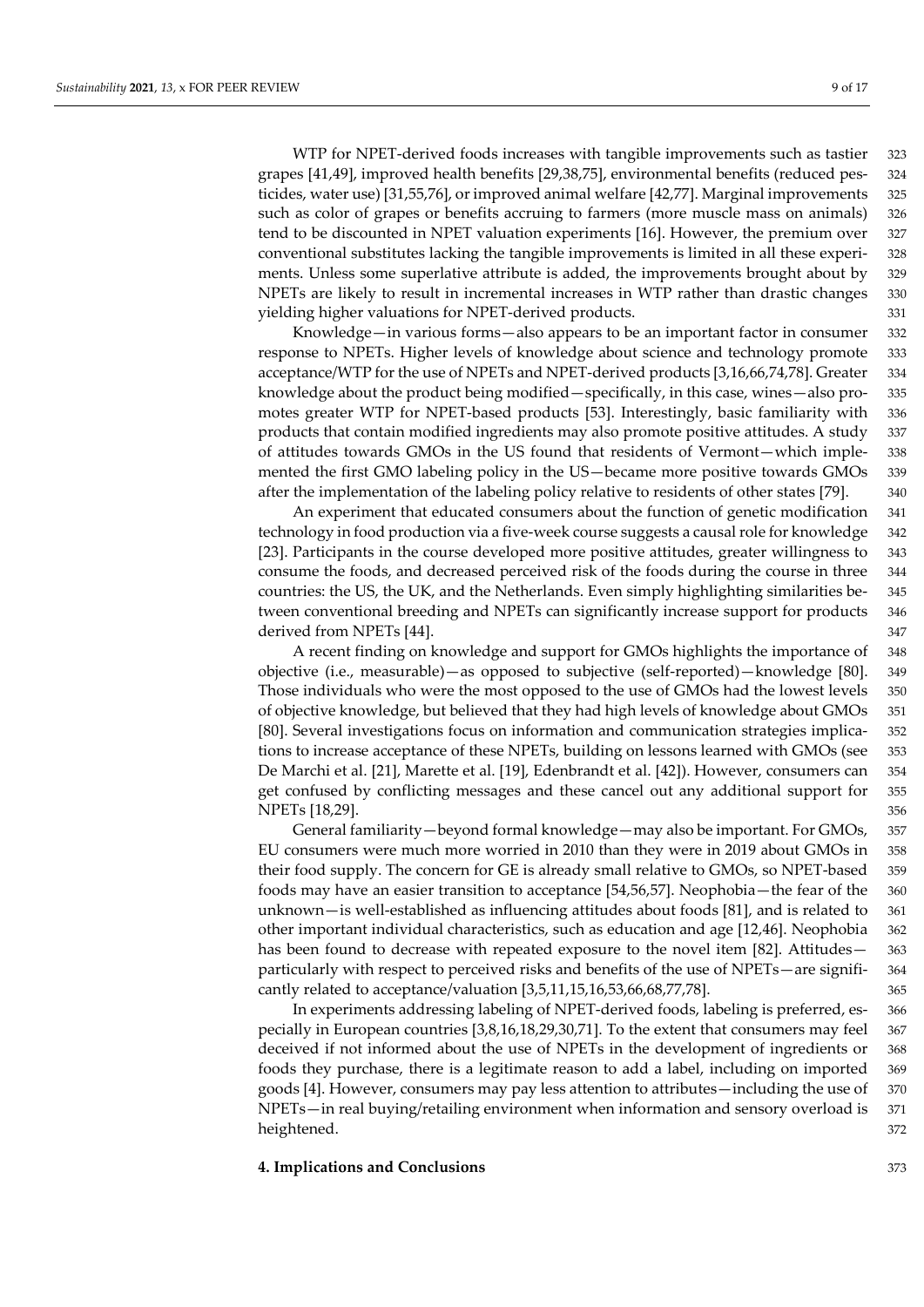In summary and with the appropriate qualifiers spelled out in the previous sections, 374 the accumulated evidence suggests that large segments of consumers, but not all, are will-<br>375 ing to consume and pay for NPET-derived foods, especially if they embody useful traits 376 that the consumers perceive as beneficial for human and animal health and the environ- 377 ment. However, these foods tend to be discounted relative to close substitutes obtained 378 through conventional breeding methods. In most situations when informed about these 379 useful traits, consumers discount NPET-derived foods to a lesser extent than their trans- 380 genic (GMO) substitutes. They also find them more "natural" although their knowledge 381 about and familiarity with NPETs are limited because they are new. 382

The major limitation of current knowledge on consumers' behavior vis a vis NPETs 383 is that most of these elicited WTPs and attitudes are based on hypothetical choices and/or 384 in artificial settings of lab experiments, experimental auctions, or online surveys. The lim- 385 ited commercialization of NPET-based foods precludes study of consumer preferences for 386 these products under more natural, or at least incentivized, conditions. Future validation 387 or falsification of these findings in real retailing situations will be possible once these novel 388 foods become widely available. 389

Labeling is probably preferable as consumers are concerned by process attributes 390 and want to know the improved characteristics of the novel food and how they have been 391 derived. It remains to be seen how consumers will react in real shopping environments 392 when a deluge of information signals might cancel each other and might not be as instru- 393 mental as declared in hypothetical choices. Colson's work suggests this possibility in an 394 auction setting [18,29]. However, the incorporation of NPET-based ingredients may also 395 promote acceptance of the technology if labeling is present to help consumers make the 396 connection, as apparently occurred with GMO-labeling [79]. 397

We assessed the promising demand side of the market for NPET-derived foods. How 398 will the supply side shape up and how will specialized markets develop for NPET-de- 399 rived foods? NPETs do not require the scale of transgenic biotechnology as they are much 400 less expensive in the R&D stage, especially for emerging techniques like CRISPR [83]. 401 These technologies, initially driven by non-profit research institutions, have led to an un- 402 usual number of patents globally, and many startups [9,84]. Nevertheless, scale is useful 403 for marketing and distribution aspects of food and food retail markets are typically com- 404 petitive environments. It would be useful to assess commercialization efforts of these 405 novel foods. The current regulatory uncertainty on NPETs may also inhibit the emergence 406 of these markets [7,85,86]. 407

**Supplementary Materials:** The following Table S1 is available online at www.mdpi.com/xxx/Table 408 S1: details of WTP and attitudes towards NPETs. 409

**Author Contributions:** JB and CG contributed equally to all elements of the article. 410

**Funding:** Beghin acknowledges funding support by the M. Yanney Chair at University of Nebraska 411 Lincoln. 412

**Data Availability Statement:** A supplemental excel folder detailing the studies' characteristics is 413 available online. 414

**Acknowledgments:** We thank the editor and three anonymous referees for comments, and Shawn 415 Arita, Anastasia Bodnar, Anne-Celia Disdier, Stephan Marette, Elisa Mojduszka and Matt Schaefer 416 for discussions. 417

**Conflicts of Interest:** The authors declare no conflict of interest. The funder had no role in the design 418 of the study; in the collection, analyses, or interpretation of data; in the writing of the manuscript, 419 or in the decision to publish the results. 420

**Appendix A Table 1: Articles on NPETs Included in the Review (see supplemental table for more details)** 421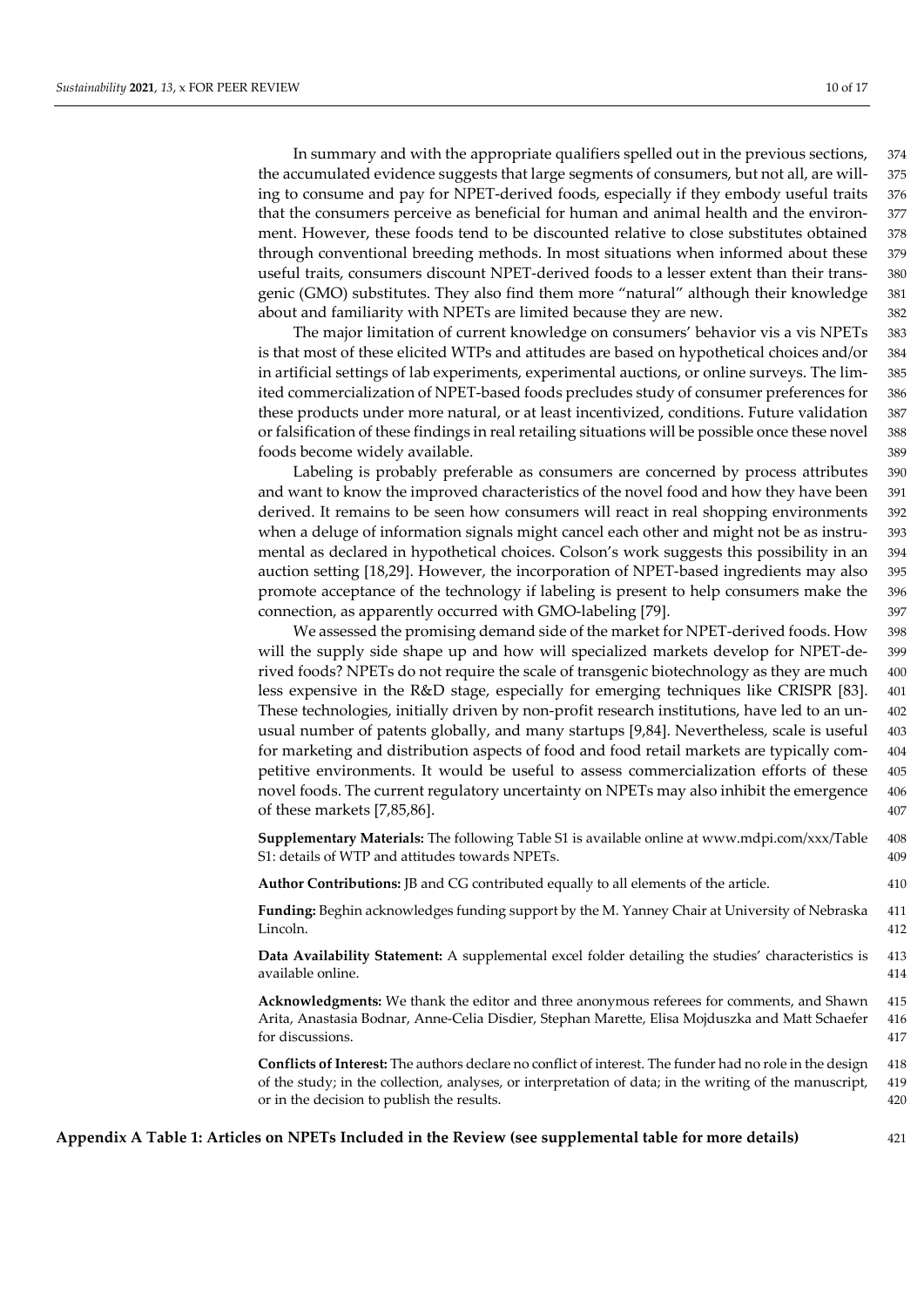| Authors                    | Organism/<br>product | <b>WTP</b>  | Attitude<br>acceptance | <b>GMO</b>       | <b>GE</b>           | <b>Non-GE NPETs</b> | Conventional | Organic          | Country       |
|----------------------------|----------------------|-------------|------------------------|------------------|---------------------|---------------------|--------------|------------------|---------------|
| An et al. (2019)<br>$[38]$ | canola oil           | X           | na                     | $\mathbf x$      | $\mathsf X$         | na                  | na           | na               | Canada        |
| Arias-Salazar              | food, crops, rice,   | na          | $\mathbf x$            | na               | $\boldsymbol{\chi}$ | na                  | na           | na               | Costa Rica    |
| et al. (2019) [87]         | beans                |             |                        |                  |                     |                     |              |                  |               |
| Basinskiene                | generic food         | na          | $\mathsf X$            | $\mathsf X$      | $\mathsf X$         | na                  | na           | na               | Lithuania     |
| and                        |                      |             |                        |                  |                     |                     |              |                  |               |
| Seinauskiene               |                      |             |                        |                  |                     |                     |              |                  |               |
| $(2021)$ [88]              |                      |             |                        |                  |                     |                     |              |                  |               |
| Borrello et al.            | wine                 | X           | $\mathsf X$            | $\boldsymbol{0}$ | $\mathsf X$         | na                  | $\mathsf X$  | $\overline{0}$   | Italy         |
| $(2021)$ [53]              |                      |             |                        |                  |                     |                     |              |                  |               |
| Britton and                | beef                 | X           | na                     | na               | na                  | <b>RNAi</b>         | na           | na               | usa           |
| Tonsor (2019)              |                      |             |                        |                  |                     |                     |              |                  |               |
| $[39]$                     |                      |             |                        |                  |                     |                     |              |                  |               |
| Britton and                | beef                 | na          | $\mathsf X$            | na               | na                  | <b>RNAi</b>         | na           | na               | usa           |
| Tonsor (2020)              |                      |             |                        |                  |                     |                     |              |                  |               |
| $[5]$                      |                      |             |                        |                  |                     |                     |              |                  |               |
| Busch et al.               | wheat, humans,       | na          | $\mathsf X$            | na               | $\mathsf X$         | na                  | na           | na               | Canada,       |
| $(2021)$ [73]              | milk, beef, pork     |             |                        |                  |                     |                     |              |                  | Austria,      |
|                            |                      |             |                        |                  |                     |                     |              |                  | Germany,      |
|                            |                      |             |                        |                  |                     |                     |              |                  | Italy, USA    |
| Caputo et al.              | pork, tomato,        | X           | $\mathsf X$            | X                | $\mathsf X$         | na                  | $\mathsf X$  | $\mathsf X$      | <b>USA</b>    |
| $(2020)$ $[20]$            | spinach              |             |                        |                  |                     |                     |              |                  |               |
| Colson and                 | vegetables           | X           | na                     | $\mathbf x$      | na                  | intragenic          | $\mathsf X$  | na               | <b>USA</b>    |
| Huffman                    |                      |             |                        |                  |                     |                     |              |                  |               |
| $(2011)$ [18]              |                      |             |                        |                  |                     |                     |              |                  |               |
| Colson et al.              | tomato, broccoli,    | X           | na                     | $\mathsf X$      | na                  | intragenic          | $\mathbf x$  | na               | <b>USA</b>    |
| $(2011)$ [29]              | potato               |             |                        |                  |                     |                     |              |                  |               |
| De Marchi et               | apples               | X           | $\mathbf x$            | na               | $\mathsf X$         | na                  | $\mathbf x$  | na               | Italy         |
| al. (2020a) [12]           |                      |             |                        |                  |                     |                     |              |                  |               |
| De Marchi et               | apples               | X           | $\mathbf x$            | na               | na                  | cisgenic            | $\mathbf x$  | na               | Italy         |
| al. (2020b) [21]           |                      |             |                        |                  |                     |                     |              |                  |               |
| De Marchi et               | apples               | X           | na                     | na               | na                  | cisgenic            | $\mathbf x$  | na               | Italy         |
| al. (2019) [40]            |                      |             |                        |                  |                     |                     |              |                  |               |
| De Steur et al.            | tomato, broccoli,    | $\mathbf x$ | $\mathbf x$            | X                | na                  | intragenic          | $\mathbf x$  | na               | USA, China,   |
| $(2016)$ [89]              | potato,              |             |                        |                  |                     |                     |              |                  | France, NZ,   |
|                            | vegetables           |             |                        |                  |                     |                     |              |                  |               |
| Delwaide et al.            | rice                 | X           | $\mathbf x$            | $\mathbf x$      | $\rm na$            | cisgenic            | $\mathbf x$  | $\boldsymbol{0}$ | EU countries: |
| $(2015)$ [54]              |                      |             |                        |                  |                     |                     |              |                  | Belgium,      |
|                            |                      |             |                        |                  |                     |                     |              |                  | France, The   |
|                            |                      |             |                        |                  |                     |                     |              |                  | Netherlands,  |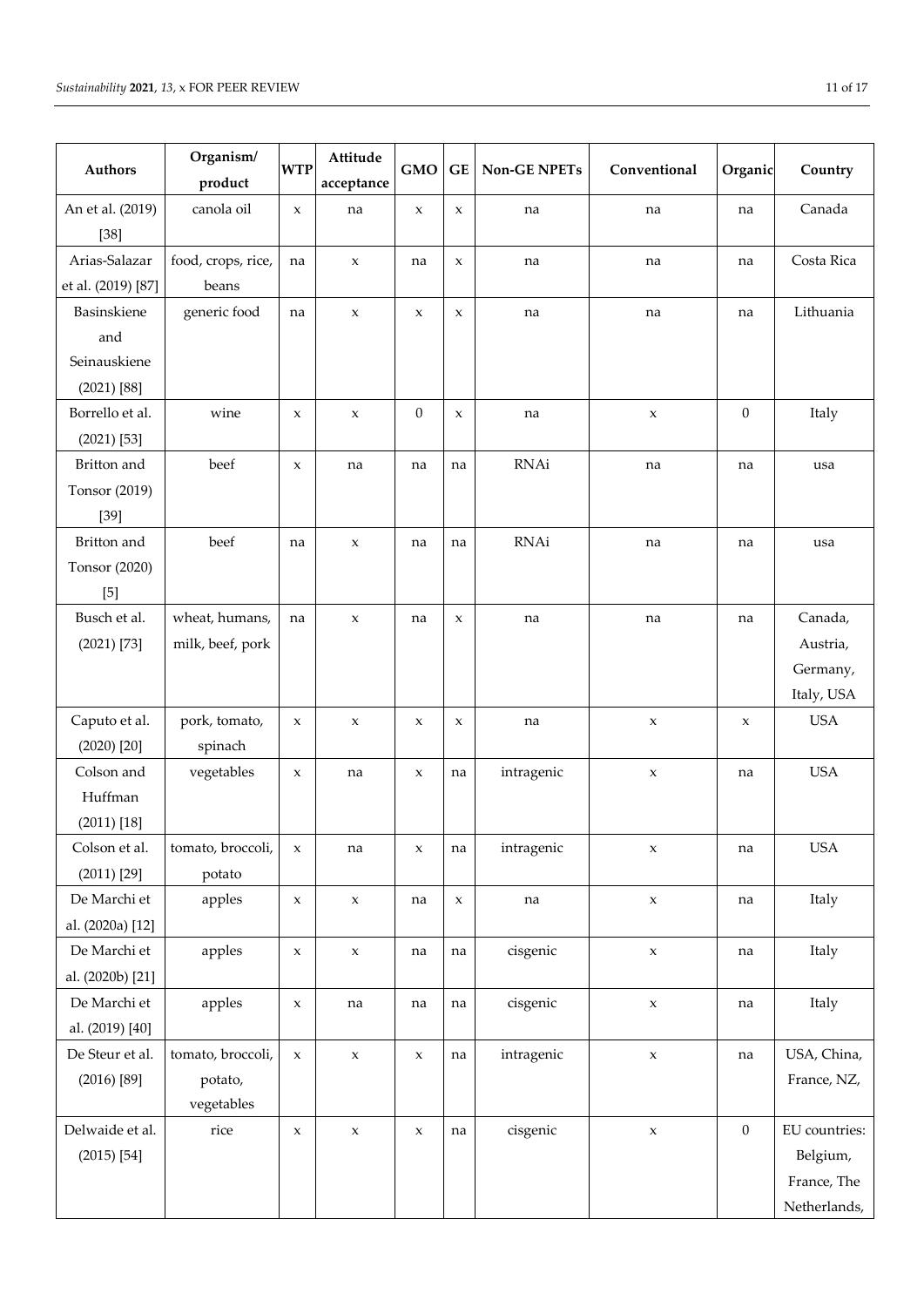| <b>Authors</b>                         | Organism/<br>product              | <b>WTP</b>          | Attitude<br>acceptance | <b>GMO</b>          | <b>GE</b>                 | <b>Non-GE NPETs</b> | Conventional | Organic          | Country                  |
|----------------------------------------|-----------------------------------|---------------------|------------------------|---------------------|---------------------------|---------------------|--------------|------------------|--------------------------|
|                                        |                                   |                     |                        |                     |                           |                     |              |                  | Spain, The<br>UK.        |
| Edenbrandt<br>$(2018)$ [30]            | rye bread                         | X                   | na                     | $\mathsf X$         | na                        | cisgenic            | $\mathsf X$  | $\mathsf X$      | Denmark                  |
| Edenbrandt et<br>al. (2018a) [31]      | rye bread                         | $\mathsf X$         | na                     | $\mathsf X$         | na                        | cisgenic            | $\mathsf X$  | $\mathsf X$      | Denmark                  |
| Edenbrandt et<br>al. (2018b) [41]      | grapes                            | $\mathsf X$         | na                     | $\mathsf X$         | na                        | cisgenic            | $\mathsf X$  | na               | <b>USA</b>               |
| EFSA (2010) [67]                       | food, drink                       | na                  | $\mathsf X$            | $\mathsf X$         | na                        | na                  | $\mathsf X$  | na               | <b>EU-27</b>             |
| EFSA (2019) [69]                       | food, drink                       | na                  | $\mathsf X$            | $\mathsf X$         | $\mathsf X$               | na                  | $\mathsf X$  | na               | <b>EU-27</b>             |
| Farid et al. (2020)<br>$[15]$          | food, crops                       | $\boldsymbol{\chi}$ | $\pmb{\chi}$           | na                  | $\boldsymbol{\chi}$       | na                  | na           | na               | Japan                    |
| Ferrari et al.<br>$(2020)$ [3]         | food                              | na                  | $\mathsf X$            | $\mathsf X$         | $\boldsymbol{\chi}$       | na                  | na           | na               | Belgium,<br>Netherlands  |
| Gaskell et al.<br>$(2011)$ $[70]$      | food                              | na                  | $\mathsf X$            | $\boldsymbol{\chi}$ | na                        | cisgenic            | $\mathsf X$  | na               | <b>EU-27</b>             |
| Gatica-Arias et<br>al. (2019) [90]     | food, crops, rice,<br>beans       | na                  | $\mathsf X$            | na                  | $\mathsf X$               | na                  | na           | na               | Costa Rica               |
| Kato-Nitta et<br>al. (2021) [74]       | tomato, pork                      | na                  | $\mathsf X$            | $\mathsf X$         | $\boldsymbol{\chi}$       | na                  | $\mathsf X$  | na               | Japan                    |
| Kato-Nitta et<br>al. (2019) [78]       | crops                             | na                  | $\mathsf X$            | $\mathsf X$         | $\mathsf X$               | na                  | $\mathsf X$  | na               | Japan                    |
| Kato-Nitta et<br>al. (2021) [11]       | livestock,<br>vegetables          | na                  | $\mathsf X$            | $\theta$            | $\mathsf X$               | na                  | $\mathsf X$  | $\mathbf{0}$     | Germany,<br>Japan, US    |
| Kilders and<br>Caputo (2021)<br>$[42]$ | milk                              | X                   | na                     | na                  | $\boldsymbol{\mathsf{x}}$ | na                  | X            | na               | <b>USA</b>               |
| Kronberger et<br>al. (2014) [71]       | animals, human,<br>plants, apples | na                  | $\mathbf x$            | $\mathbf x$         | $\boldsymbol{0}$          | cisgenic            | $\mathsf X$  | $\boldsymbol{0}$ | Austria,<br>Japan, EU 27 |
| Lusk and<br>Rozan (2006)<br>$[28]$     | vegetables                        | na                  | $\mathsf X$            | $\mathsf X$         | na                        | ingenic             | na           | $\boldsymbol{0}$ | France USA               |
| Lusk et al.<br>$(2018)$ [62]           | food                              | $\mathsf X$         | $\mathbf x$            | X                   | $\mathsf X$               | cisgenic            | $\mathbf x$  | na               | <b>USA</b>               |
| Marette et al.<br>(2021a) [43]         | apples                            | X                   | na                     | $\mathsf X$         | $\mathsf X$               | na                  | $\mathsf X$  | na               | France, USA              |
| Marette et al.<br>$(2021b)$ [19]       | apples                            | $\mathsf X$         | na                     | $\mathsf X$         | $\mathsf X$               | na                  | $\mathbf x$  | na               | France, USA              |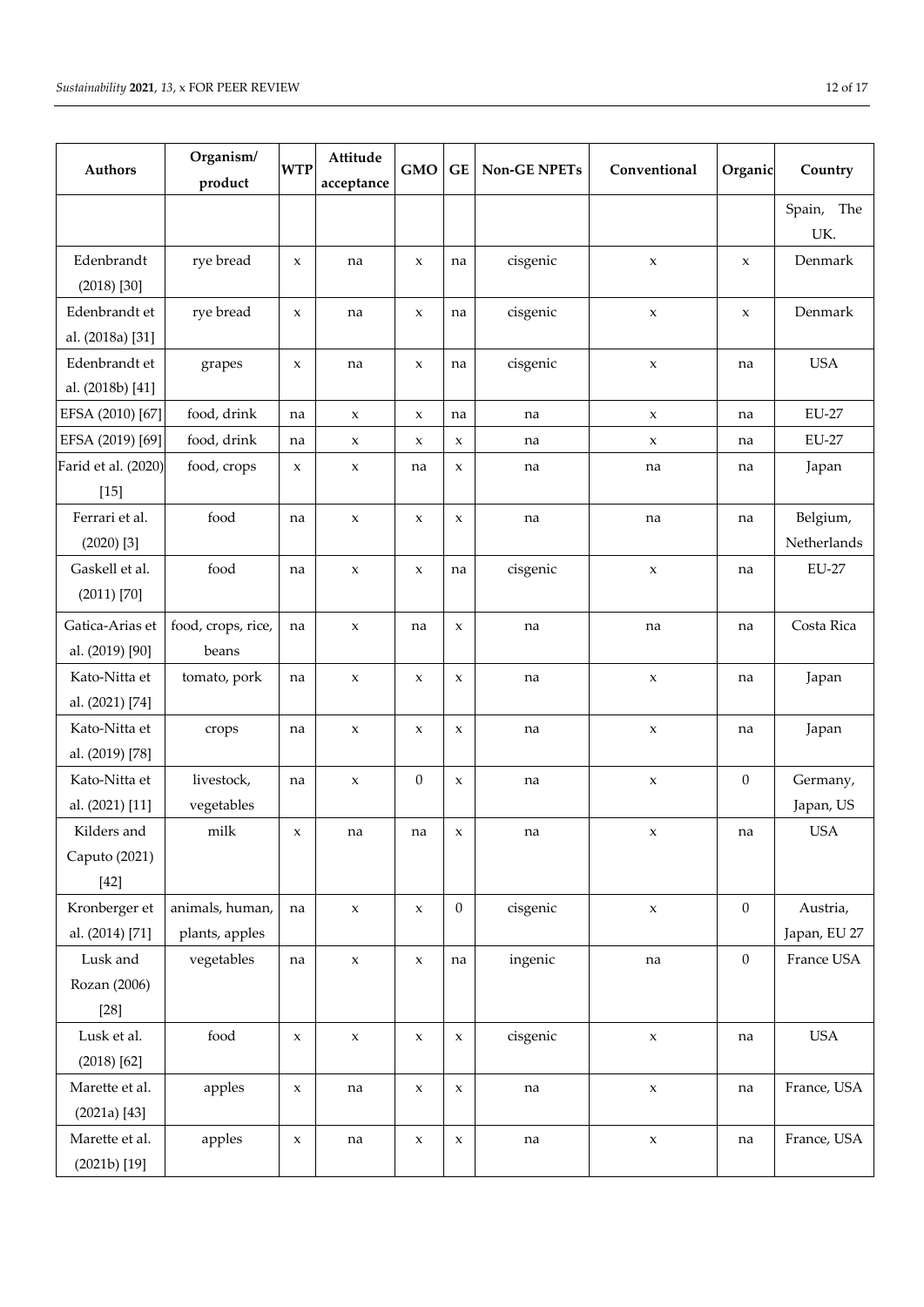| Authors         | Organism/<br>product | <b>WTP</b>  | Attitude<br>acceptance | <b>GMO</b>   | <b>GE</b>           | <b>Non-GE NPETs</b> | Conventional | Organic        | Country     |
|-----------------|----------------------|-------------|------------------------|--------------|---------------------|---------------------|--------------|----------------|-------------|
| McFadden et     | oranges              | $\mathsf X$ | na                     | na           | $\boldsymbol{\chi}$ | na                  | na           | na             | <b>USA</b>  |
| al. (2021) [44] |                      |             |                        |              |                     |                     |              |                |             |
| Mielby et al.   | crops                | na          | $\mathsf X$            | $\mathbf x$  | na                  | cisgenic            | na           | na             | Denmark     |
| $(2013)$ [22]   |                      |             |                        |              |                     |                     |              |                |             |
| Müller et al.   | plants, animal,      | na          | $\mathsf X$            | na           | $\boldsymbol{\chi}$ | na                  | na           | na             | Switzerland |
| $(2019)$ $[60]$ | bacteria,            |             |                        |              |                     |                     |              |                |             |
|                 | humans               |             |                        |              |                     |                     |              |                |             |
| Muringai et al. | potato               | $\mathsf X$ | $\mathsf X$            | $\mathsf X$  | $\mathsf X$         | na                  | $\mathsf X$  | na             | Canada      |
| $(2020)$ [45]   |                      |             |                        |              |                     |                     |              |                |             |
| Narh et al.     | rice                 | na          | $\mathsf X$            | $\mathsf X$  | $\mathsf X$         | <b>RNAi</b>         | na           | $\overline{0}$ | Australia,  |
| $(2019)$ [65]   |                      |             |                        |              |                     |                     |              |                | Belgium,    |
|                 |                      |             |                        |              |                     |                     |              |                | Canada,     |
|                 |                      |             |                        |              |                     |                     |              |                | France, USA |
| Nkott and       | rice                 | na          | $\mathsf X$            | na           | $\mathsf X$         | na                  | na           | na             | Madagascar  |
| Temple (2021)   |                      |             |                        |              |                     |                     |              |                |             |
| [91]            |                      |             |                        |              |                     |                     |              |                |             |
| Norwegian       | fruits,              | $\mathbf x$ | $\mathsf X$            | X            | $\boldsymbol{\chi}$ | na                  | na           | $\mathbf x$    | Norway      |
| Biotechnology   | vegetables,          |             |                        |              |                     |                     |              |                |             |
| Advisory        | wheat, crops,        |             |                        |              |                     |                     |              |                |             |
| Board (NBAB).   | beef, pork,          |             |                        |              |                     |                     |              |                |             |
| 2020 [16]       | salmon, potato       |             |                        |              |                     |                     |              |                |             |
| Ortega et al.   | rice, pork           | $\mathbf x$ | $\mathsf X$            | X            | X                   | na                  | $\mathsf X$  | na             | China       |
| $(2021)$ [46]   |                      |             |                        |              |                     |                     |              |                |             |
| Paudel (2021)   | apples, soy oil      | $\mathbf x$ | $\mathsf X$            | X            | $\mathsf X$         | na                  | $\mathsf X$  | na             | <b>USA</b>  |
| $[24]$          |                      |             |                        |              |                     |                     |              |                |             |
| Pruitt et al.   | potato               | $\mathsf X$ | na                     | $\pmb{\chi}$ | $\mathsf X$         | na                  | na           | na             | <b>USA</b>  |
| $(2021)$ [47]   |                      |             |                        |              |                     |                     |              |                |             |
| Rousselière     | apples               | na          | $\mathsf X$            | $\mathsf X$  | na                  | cisgenic            | na           | na             | EU-27,      |
| and             |                      |             |                        |              |                     |                     |              |                | Norway,     |
| Rousselière     |                      |             |                        |              |                     |                     |              |                | Iceland,    |
| $(2017)$ [68]   |                      |             |                        |              |                     |                     |              |                | Turkey      |
| Saleh et al.    | potato               | na          | $\mathsf X$            | na           | $\mathsf X$         | cisgenic            | $\mathbf x$  | $\mathsf X$    | Switzerland |
| $(2021)$ [76]   |                      |             |                        |              |                     |                     |              |                |             |
| Schaart (2004)  | strawberries         | $\mathsf X$ | $\mathsf X$            | X            | na                  | cisgenic            | na           | na             | Norway,     |
| $[27]$          |                      |             |                        |              |                     |                     |              |                | Denmark, UK |
|                 |                      |             |                        |              |                     |                     |              |                |             |
| Schenk et al.   | apples               | na          | $\mathsf X$            | X            | na                  | cisgenic            | $\mathsf X$  | na             | Netherlands |
| $(2011)$ [75]   |                      |             |                        |              |                     |                     |              |                |             |
| Shew et al.     | rice                 | $\mathsf X$ | $\mathsf X$            | X            | na                  | cisgenic            | $\mathbf x$  | na             | India       |
| $(2016)$ [55]   |                      |             |                        |              |                     |                     |              |                |             |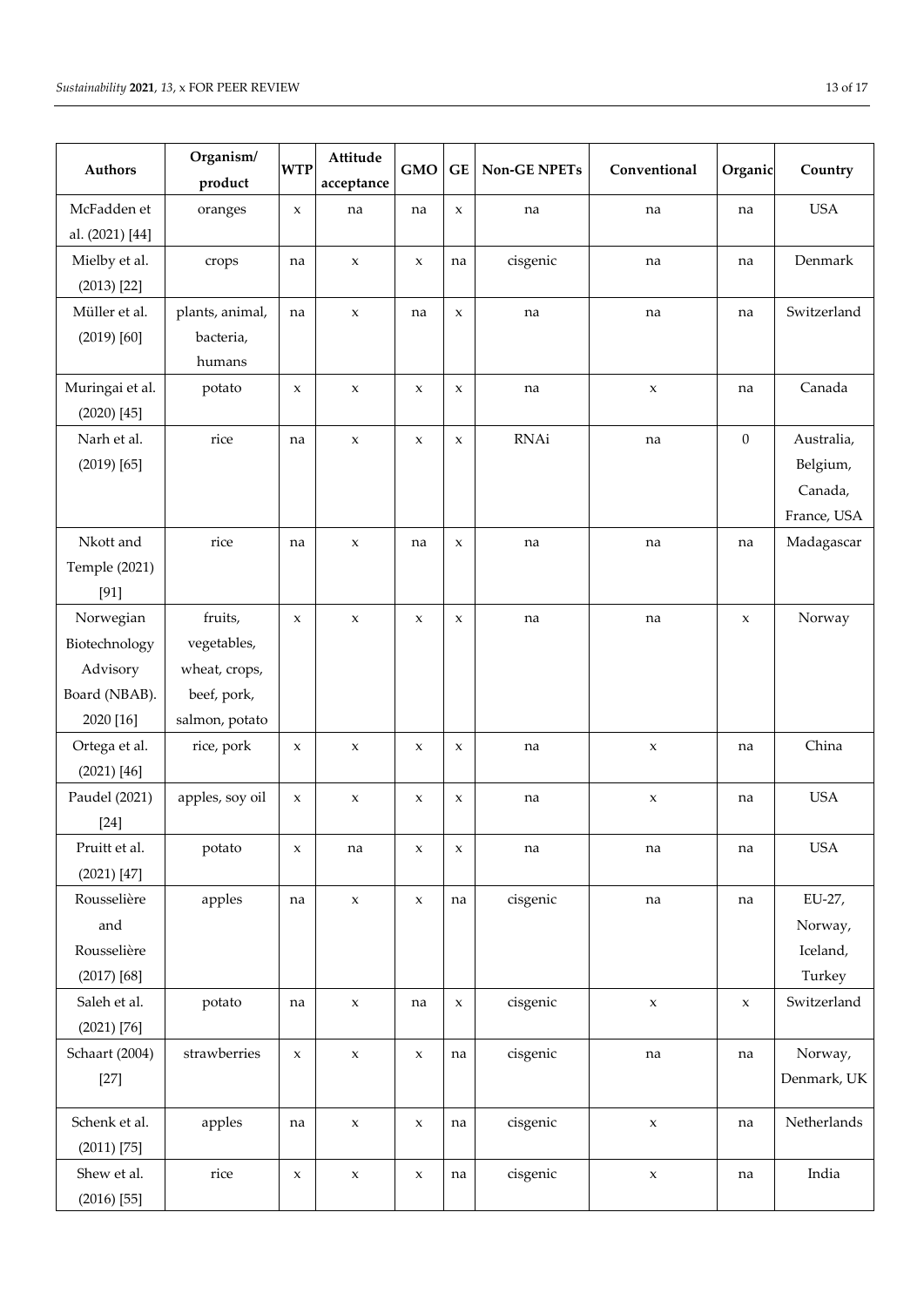| Authors        | Organism/       | <b>WTP</b>  | Attitude<br>acceptance | <b>GMO</b>       | GE          | <b>Non-GE NPETs</b> | Conventional | Organic     | Country       |
|----------------|-----------------|-------------|------------------------|------------------|-------------|---------------------|--------------|-------------|---------------|
|                | product         |             |                        |                  |             |                     |              |             |               |
| Shew et al.    | rice            | X           | $\mathsf X$            | $\mathbf x$      | na          | <b>RNAi</b>         | $\mathbf x$  | na          | Australia,    |
| $(2017)$ [51]  |                 |             |                        |                  |             |                     |              |             | Belgium,      |
|                |                 |             |                        |                  |             |                     |              |             | Canada,       |
|                |                 |             |                        |                  |             |                     |              |             | France, USA   |
| Shew et al.    | rice            | X           | $\mathsf X$            | $\mathsf X$      | $\mathsf X$ | na                  | $\mathsf X$  | na          | Australia,    |
| $(2018)$ [52]  |                 |             |                        |                  |             |                     |              |             | Belgium,      |
|                |                 |             |                        |                  |             |                     |              |             | Canada,       |
|                |                 |             |                        |                  |             |                     |              |             | France, USA   |
| Son and Lim    | soybean oil,    | X           | na                     | $\mathbf x$      | $\mathsf X$ | na                  | na           | na          | South Korea   |
| $(2021)$ [48]  | cotton          |             |                        |                  |             |                     |              |             |               |
| Tabei et al.   | food generic    | na          | $\mathbf x$            | na               | $\mathsf X$ | na                  | na           | na          | Japan         |
| $(2020)$ [61]  |                 |             |                        |                  |             |                     |              |             |               |
| Tsiboe et al.  | rice            | X           | na                     | $\mathbf x$      | na          | cisgenic            | $\mathbf x$  | na          | Ghana         |
| $(2017)$ [56]  |                 |             |                        |                  |             |                     |              |             |               |
| Uddin et al.   | grapes          | $\mathsf X$ | $\mathsf X$            | na               | $\mathsf X$ | na                  | $\mathbf x$  | na          | <b>USA</b>    |
| $(2021)$ [49]  |                 |             |                        |                  |             |                     |              |             |               |
|                |                 |             |                        |                  |             |                     |              |             |               |
| Vasquez        | potato, apples, | na          | $\mathsf X$            | $\mathbf x$      | $\mathsf X$ | na                  | na           | $\mathsf X$ | Canada        |
| Arreaga (2020) | milk, salmon,   |             |                        |                  |             |                     |              |             |               |
| $[72]$         | papaya, sweet   |             |                        |                  |             |                     |              |             |               |
|                | corn            |             |                        |                  |             |                     |              |             |               |
| Yang and       | food            | na          | $\mathsf X$            | $\boldsymbol{0}$ | $\mathsf X$ | na                  | na           | na          | Canada        |
| Hobbs (2020a)  |                 |             |                        |                  |             |                     |              |             |               |
| $[66]$         |                 |             |                        |                  |             |                     |              |             |               |
| Yang and       | apples          | X           | na                     | X                | X           | na                  | $\mathsf X$  | na          | Canada        |
| Hobbs (2020b)  |                 |             |                        |                  |             |                     |              |             |               |
| $[50]$         |                 |             |                        |                  |             |                     |              |             |               |
| Yunes et al.   | pork            | na          | $\mathbf x$            | na               | $\mathsf X$ | na                  | na           | na          | <b>Brazil</b> |
| $(2019)$ [77]  |                 |             |                        |                  |             |                     |              |             |               |
| Yunes et al.   | beef            | na          | $\mathsf X$            | na               | $\mathsf X$ | na                  | na           | na          | <b>Brazil</b> |
| $(2021)$ [57]  |                 |             |                        |                  |             |                     |              |             |               |

## **References** 423

1. Sticklen, M. Transgenic, cisgenic, intragenic and subgenic crops. *Adv Crop Sci Tech* **2015**, *3*, e123. 424

2. Tricco, A.C.; Lillie, E.; Zarin, W.; O'Brien, K.K.; Colquhoun, H.; Levac, D.; Moher, D.; Peters, M.D.J.; Horsley, T.; Weeks, L.; et 425

al. PRISMA Extension for Scoping Reviews (PRISMA-ScR): Checklist and Explanation. *Ann. Intern. Med.* **2018**, *169*, 467–473. 426 3. Ferrari, L.; Baum, C.M.; Banterle, A.; Hans, D.S. Attitude and labelling preferences towards gene-edited food: a consumer study 427

amongst millennials and Generation Z. *British Food Journal* **2020**, *123*, 1268–1286. 428

4. Heumueller, D.; Josling, T. Trade restrictions on genetically engineered foods: The application of the TBT agreement. *The regu-* 429 *lation of agricultural biotechnology* **2004**, 79–88. 430

5. Britton, L.L.; Tonsor, G.T. U.S. consumers' attitudes toward RNA interference technology in the beef sector. *Journal of Agriculture* 431 *and Food Research* **2020**, *2*, 100049. 432

422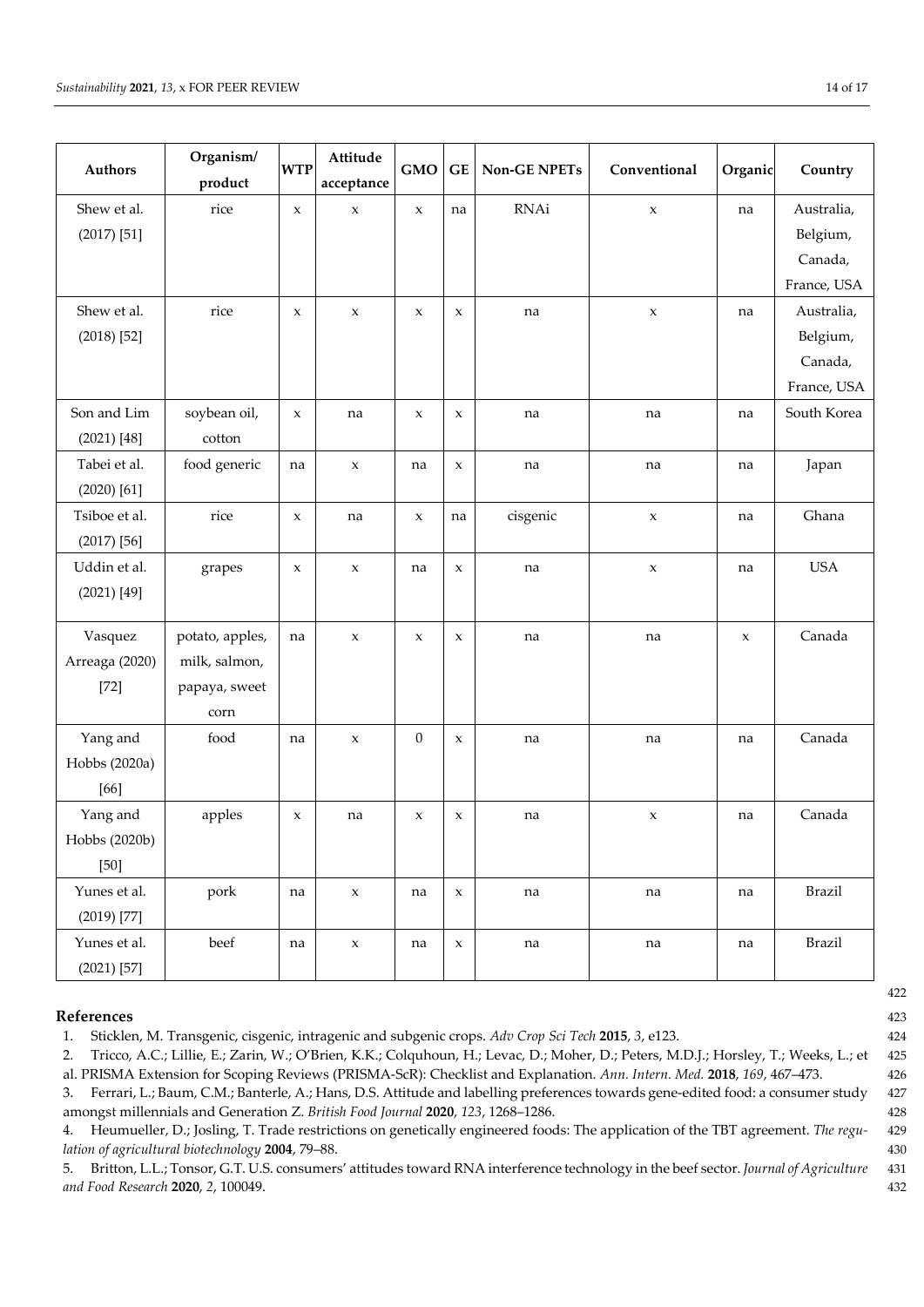6. Gholizadeh, P.; Köse, Ş.; Dao, S.; Ganbarov, K.; Tanomand, A.; Dal, T.; Aghazadeh, M.; Ghotaslou, R.; Ahangarzadeh Rezaee, 433 M.; Yousefi, B.; et al. How CRISPR-Cas System Could Be Used to Combat Antimicrobial Resistance. *Infect. Drug Resist.* **2020**, *13*, 434 1111–1121. 435

7. Purnhagen, K.; Wesseler, J. EU regulation of new plant breeding technologies and their possible economic implications for the 436 EU and beyond. *Appl. Econ. Perspect. Policy* **2020**, doi:10.1002/aepp.13084. 437

- 8. Ishii, T.; Araki, M. Consumer acceptance of food crops developed by genome editing. *Plant Cell Rep.* **2016**, *35*, 1507–1518. 438
- 9. Brinegar, K.; K Yetisen, A.; Choi, S.; Vallillo, E.; Ruiz-Esparza, G.U.; Prabhakar, A.M.; Khademhosseini, A.; Yun, S.-H. The 439 commercialization of genome-editing technologies. *Crit. Rev. Biotechnol.* **2017**, *37*, 924–932. 440
- 10. Lusser, M.; Parisi, C.; Plan, D.; Rodríguez-Cerezo, E.; Others *New plant breeding techniques: state-of-the-art and prospects for com-* 441 *mercial development*; Publications Office of the European Union Luxembourg, 2011; 442
- 11. Kato-Nitta, N.; Tachikawa, M.; Inagaki, Y.; Maeda; Tadahiko Public perceptions of risks and benefits of gene-edited food crops: 443 An international comparative study between the US, Japan, and Germany 2021. 444
- 12. De Marchi, E.; Cavaliere, A.; Banterle, A. Consumers' choice behavior for cisgenic food: Exploring the role of time preferences. 445 *Appl. Econ. Perspect. Policy* **2021**, *43*, 866–891. 446
- 13. Qaim, M. Role of new plant breeding technologies for food security and sustainable agricultural development. *Appl. Econ.* 447 *Perspect. Policy* **2020**, *42*, 129–150. 448
- 14. Beghin, J.C. Sanitary and Phytosanitary Measures. In *Current Issues in Global Agricultural and Trade Policy: Essays in Honour of* 449 *Timothy E Josling*; books.google.com, 2021; pp. 159–180. 450
- 15. Farid, M.; Cao, J.; Lim, Y.; Arato, T.; Kodama, K. Exploring Factors Affecting the Acceptance of Genetically Edited Food Among 451 Youth in Japan. *Int. J. Environ. Res. Public Health* **2020**, *17*, doi:10.3390/ijerph17082935. 452
- 16. Norwegian Biotechnology Advisory Board Norwegian consumers' attitudes toward gene editing in Norwegian agriculture and 453 aquaculture 2020. 454
- 17. Escrig-Olmedo, E.; Munoz-Torres, M.J.; Fernandez-Izquierdo, M.A. Socially responsible investing: sustainability indices, ESG 455 rating and information provider agencies. *International Journal of Sustainable Economy* **2010**, *2*, 442–461. 456

18. Colson, G.; Huffman, W.E. Consumers' Willingness to Pay for Genetically Modified Foods with Product-Enhancing Nutritional 457 Attributes. *Am. J. Agric. Econ.* **2011**, *93*, 358–363. 458

- 19. Marette, S.; Disdier, A.-C.; Beghin, J.C. A comparison of EU and US consumers' willingness to pay for gene-edited food: Evi- 459 dence from apples. *Appetite* **2021**, *159*, 105064. 460
- 20. Caputo, V.; Lusk, J.; Kilders, V. Consumer Acceptance of Gene Edited Foods: A nationwide survey on US consumer beliefs, 461 knowledge, understanding, and willingness to pay for gene-edited foods under different treatments. *FMI Foundation report* **2020**. 462
- 21. De Marchi, E.; Cavaliere, A.; Banterle, A. *Identifying Motivations for Acceptance of Cisgenic Food: Results from a Randomized Con-* 463 *trolled Choice Experiment*; ageconsearch.umn.edu, 2020; 464
- 22. Mielby, H.; Sandøe, P.; Lassen, J. Multiple aspects of unnaturalness: are cisgenic crops perceived as being more natural and 465 more acceptable than transgenic crops? *Agric. Human Values* **2013**, *30*, 471–480. 466
- 23. McPhetres, J.; Rutjens, B.T.; Weinstein, N.; Brisson, J.A. Modifying attitudes about modified foods: Increased knowledge leads 467 to more positive attitudes. *J. Environ. Psychol.* **2019**, *64*, 21–29. 468
- 24. Paudel, B. U.S. Consumers' Acceptance and Willingness to Pay for Genetically Modified and Genome-edited Foods, South 469 Dakota State University, 2021. 470
- 25. Japan Starts Sale of Genome-Edited High-GABA Tomato Available online: https://www.isaaa.org/kc/cropbiotechupdate/arti- 471 cle/default.asp?ID=19024 (accessed on Sep 30, 2021). 472
- 26. *Cochrane Handbook for Systematic Reviews of Interventions version 6.2*; Higgins, J., Thomas, J., Chandler, J., Cumpston, M., Li, T., 473 Page, M.J., Welch, V.A., Eds.; Cochrane, 2021; 474
- 27. Schaart, J.G. Towards consumer-friendly cisgenic strawberries which are less susceptible to Botrytis cinerea. PhD, Wageningen 475 University, 2004.  $476$
- 28. Lusk, J.L.; Rozan, A. Consumer acceptance of ingenic foods. *Biotechnol. J.* **2006**, *1*, 1433–1434. 477
- 29. Colson, G.J.; Huffman, W.E.; Rousu, M.C. Improving the Nutrient Content of Food through Genetic Modification: Evidence 478 from Experimental Auctions on Consumer Acceptance. *J. Agric. Resour. Econ.* **2011**, *36*, 343–364. 479
- 30. Edenbrandt, A.K. Demand for pesticide-free, cisgenic food? Exploring differences between consumers of organic and conven- 480 tional food. *British Food Journal* **2018**. 481
- 31. Edenbrandt, A.K.; Gamborg, C.; Thorsen, B.J. Consumers' preferences for bread: Transgenic, cisgenic, organic or pesticide-free? 482 *J. Agric. Econ.* **2018**, *69*, 121–141. 483
- 32. Penn, J.M.; Hu, W. Understanding hypothetical bias: An enhanced meta-analysis. *Am. J. Agric. Econ.* **2018**, *100*, 1186–1206. 484
- 33. Lusk, J.L. Effects of Cheap Talk on Consumer Willingness-to-Pay for Golden Rice. *Am. J. Agric. Econ.* **2003**, *85*, 840–856. 485
- 34. de-Magistris, T.; Gracia, A.; Nayga, R.M. On the Use of Honesty Priming Tasks to Mitigate Hypothetical Bias in Choice Exper- 486 iments. *Am. J. Agric. Econ.* **2013**, *95*, 1136–1154. 487
- 35. Alfnes, F.; Atle G. Guttormsen; Gro Steine; Kari Kolstad Consumers' Willingness to Pay for the Color of Salmon: A Choice 488 Experiment with Real Economic Incentives. *Am. J. Agric. Econ.* **2006**, *88*, 1050–1061. 489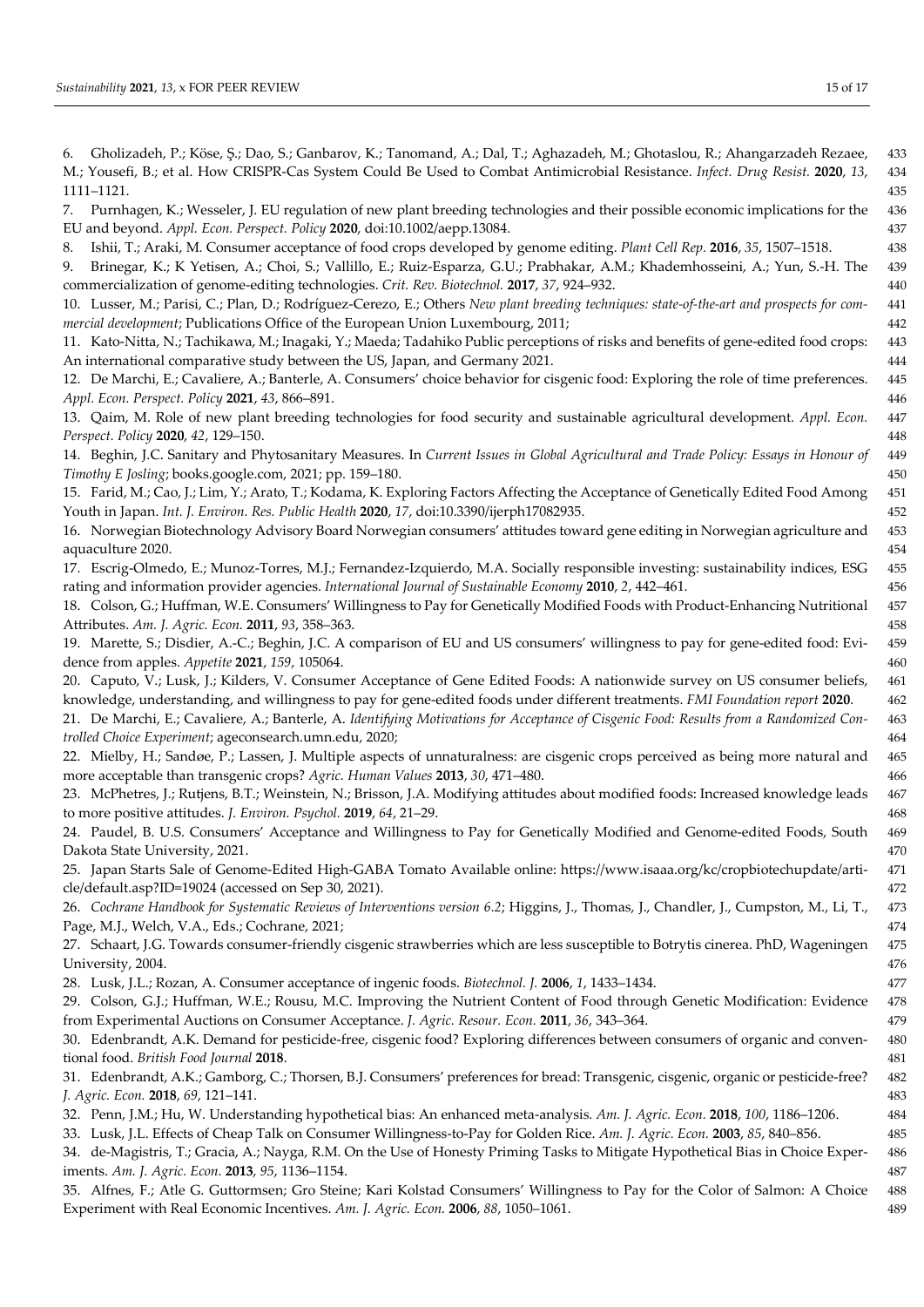36. Lusk, J.L.; Schroeder, T.C. Are choice experiments incentive compatible? A test with quality differentiated beef steaks. *Am. J.* 490 *Agric. Econ.* **2004**, *86*, 467–482. 491 37. Alphonce, R.; Alfnes, F. Eliciting Consumer WTP for Food Characteristics in a Developing Context: Application of Four Valu- 492

ation Methods in an African Market. *J Agric Econ* **2016**, doi:10.1111/1477-9552.12170. 493 38. An, H.; Lloyd-Smith, P.; Adamowicz, W.L. Strategic behaviour in stated preferences and the demand for gene-edited canola 494

Available online: https://ageconsearch.umn.edu/record/290837/files/Abstracts\_19\_05\_14\_11\_36\_04\_93\_\_142\_179\_226\_111\_0.pdf. 495 39. Britton, L.L.; Tonsor, G.T. Consumers' willingness to pay for beef products derived from RNA interference technology. *Food* 496

*Qual. Prefer.* **2019**, *75*, 187–197. 497

40. De Marchi, E.; Cavaliere, A.; Bacenetti, J.; Milani, F.; Pigliafreddo, S.; Banterle, A. Can consumer food choices contribute to 498 reduce environmental impact? The case of cisgenic apples. *Sci. Total Environ.* **2019**, *681*, 155–162. 499

41. Edenbrandt, A.K.; House, L.A.; Gao, Z.; Olmstead, M.; Gray, D. Consumer acceptance of cisgenic food and the impact of infor- 500 mation and status quo. *Food Qual. Prefer.* **2018**, *69*, 44–52. 501

42. Kilders, V.; Caputo, V. Is animal welfare promoting hornless cattle? Assessing consumer's valuation for milk from gene-edited 502 cows under different information regimes. *J. Agric. Econ.* **2021**, *72*, 735–759. 503

43. Marette, S.; Beghin, J.; Disdier, A.-C.; Mojduszka, E. Can foods produced with new plant engineering techniques succeed in the 504 marketplace? A case study of apples 2021, 36 p.  $\frac{505}{205}$ 

44. McFadden, B.R.; Anderton, B.N.; Davidson, K.A.; Bernard, J.C. The effect of scientific information and narrative on preferences 506 for possible gene-edited solutions for citrus greening. *Appl. Econ. Perspect. Policy* **2021**, doi:10.1002/aepp.13154. 507

45. Muringai, V.; Fan, X.; Goddard, E. Canadian consumer acceptance of gene-edited versus genetically modified potatoes: A 508 choice experiment approach. *Can. J. Agric. Econ.* **2020**, *68*, 47–63. 509

46. Ortega, D.L.; Lin, W.; Ward, P.S. Consumer acceptance of gene-edited food products in China. *Food Qual. Prefer.* **2022**, *95*, 104374. 510

47. Pruitt, J.R.; Melton, K.M.; Palma, M.A. Does Physical Activity Influence Consumer Acceptance of Gene Edited Food? *Sustain.* 511 *Sci. Pract. Policy* **2021**, *13*, 7759. 512

48. Son, E.; Lim, S.S. Consumer Acceptance of Gene-Edited versus Genetically Modified Foods in Korea. *Int. J. Environ. Res. Public* 513 *Health* **2021**, *18*, doi:10.3390/ijerph18073805. 514

49. Uddin, A.; Gallardo, K.; Rickard, B.J.; Alston, J.M.; Sambucci, O. Are Consumers Willing to Accept Gene Edited Fruit? An 515 Application to Quality Traits for Fresh Table Grapes.; ageconsearch.umn.edu, 2021. 516

50. Yang, Y.; Hobbs, J.E. The power of stories: Narratives and information framing effects in science communication. *Am. J. Agric.* 517 *Econ.* **2020**, *102*, 1271–1296. 518

51. Shew, A.M.; Danforth, D.M.; Nalley, L.L.; Nayga, R.M.; Tsiboe, F.; Dixon, B.L. New innovations in agricultural biotech: Con- 519 sumer acceptance of topical RNAi in rice production. *Food Control* **2017**, *81*, 189–195. 520

52. Shew, A.M.; Nalley, L.L.; Snell, H.A.; Nayga, R.M.; Dixon, B.L. CRISPR versus GMOs: Public acceptance and valuation. *Global* 521 *Food Security* **2018**, *19*, 71–80. 522

53. Borrello, M.; Cembalo, L.; Vecchio, R. Role of information in consumers' preferences for eco-sustainable genetic improvements 523 in plant breeding. *PLoS One* **2021**, *16*, e0255130. 524

54. Delwaide, A.-C.; Nalley, L.L.; Dixon, B.L.; Danforth, D.M.; Nayga, R.M., Jr; Van Loo, E.J.; Verbeke, W. Revisiting GMOs: Are 525 There Differences in European Consumers' Acceptance and Valuation for Cisgenically vs Transgenically Bred Rice? *PLoS One* **2015**, 526 *10*, e0126060. 527

55. Shew, A.M.; Nalley, L.L.; Danforth, D.M.; Dixon, B.L.; Nayga, R.M., Jr; Delwaide, A.-C.; Valent, B. Are all GMOs the same? 528 Consumer acceptance of cisgenic rice in India. *Plant Biotechnol. J.* **2016**, *14*, 4–7. 529

56. Tsiboe, F.; Nalley, L.L.; Dixon, B.L.; Danforth, D.; Delwaide, A.-C.; Nayga, R.M. Ghanaian consumers' attitudes toward cisgenic 530 rice: Are all genetically modified rice the same? *Ghana J. Dev.* **2017**, *14*, 1. 531

57. Yunes, M.C.; Osório-Santos, Z.; von Keyserlingk, M.A.G.; Hötzel, M.J. Gene Editing for Improved Animal Welfare and Produc- 532 tion Traits in Cattle: Will This Technology Be Embraced or Rejected by the Public? *Sustain. Sci. Pract. Policy* **2021**, *13*, 4966. 533

58. Ritter, C.; Shriver, A.; McConnachie, E.; Robbins, J.; von Keyserlingk, M.A.G.; Weary, D.M. Public attitudes toward genetic 534 modification in dairy cattle. *PLoS One* **2019**, *14*, e0225372. 535

59. McConnachie, E.; Hötzel, M.J.; Robbins, J.A.; Shriver, A.; Weary, D.M.; von Keyserlingk, M.A.G. Public attitudes towards ge- 536 netically modified polled cattle. *PLoS One* **2019**, *14*, e0216542. 537

60. Müller, M.; Schneider, M.; Salathé, M.; Vayena, E. Assessing Public Opinion on CRISPR-Cas9: Combining Crowdsourcing and 538 Deep Learning. *J. Med. Internet Res.* **2020**, *22*, e17830. 539

61. Tabei, Y.; Shimura, S.; Kwon, Y.; Itaka, S.; Fukino, N. Analyzing Twitter conversation on genome-edited foods and their labeling 540 in japan. *Front. Plant Sci.* **2020**, *11*, 535764. 541

62. Lusk, J.L.; McFadden, B.R.; Wilson, N. Do consumers care how a genetically engineered food was created or who created it? 542 *Food Policy* **2018**, *78*, 81–90. 543

63. Lusk, J.L.; Jamal, M.; Kurlander, L.; Roucan, M.; Taulman, L. A Meta-Analysis of Genetically Modified Food Valuation Studies. 544 *J. Agric. Resour. Econ.* **2005**, *30*, 28–44. 545